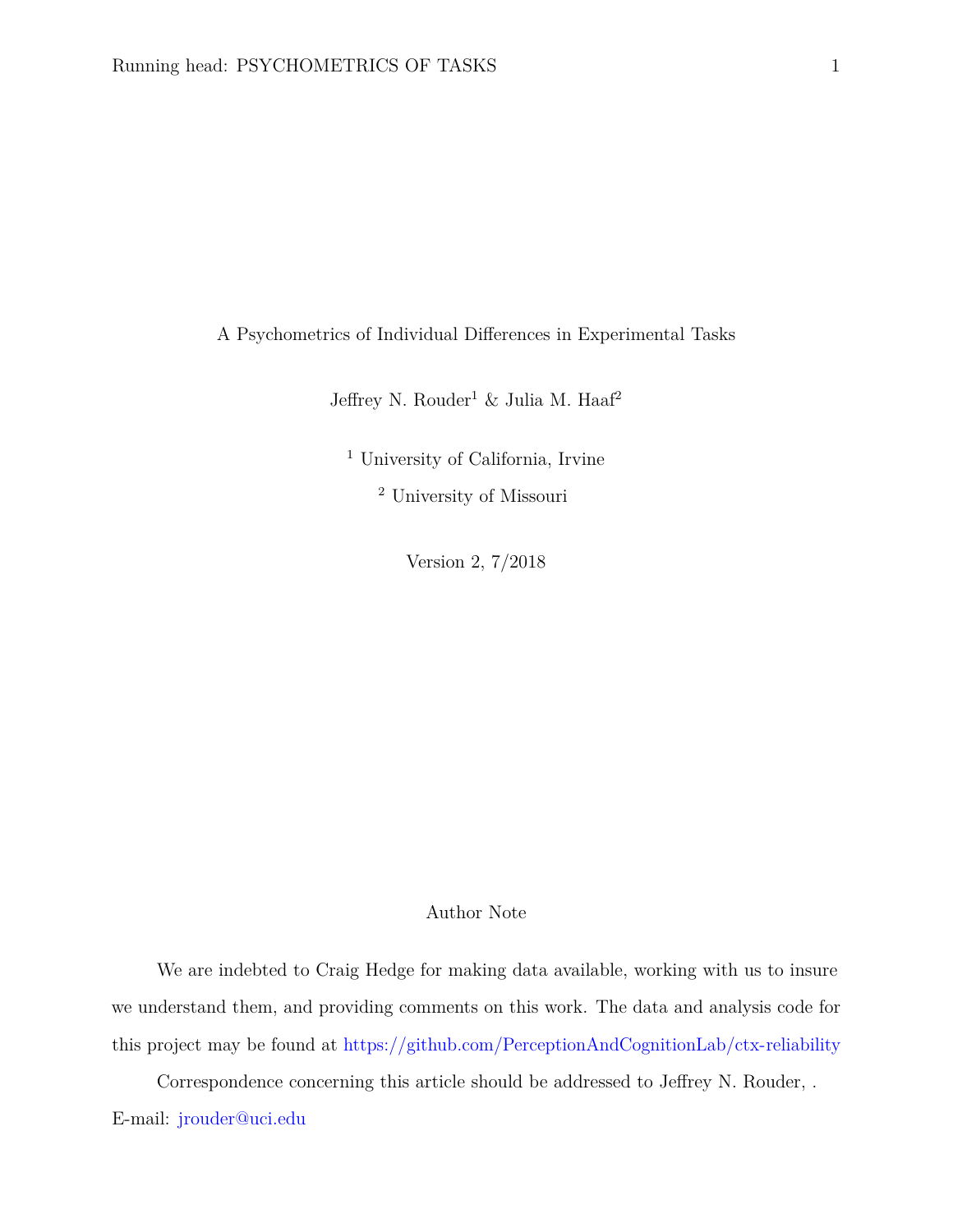# Abstract

In modern individual-difference studies, researchers often correlate performance on various tasks to uncover common latent processes. Yet, in some sense, the results have been disappointing as correlations among tasks that seemingly have processes in common are often low. A pressing question then is whether these attenuated correlations reflect statistical considerations, such as a lack of individual variability on tasks, or substantive considerations, such as that inhibition in different tasks is not a unified concept. One problem in addressing this question is that researchers aggregate performance across trials to tally individual-by-task scores, and the covariation of these scores is subsequently studied much as it would be with classical test theory. It is tempting to think that aggregation here is fine and everything comes out in the wash, but as shown here, it greately attenuates measures of effect size and correlation. We propose an alternative psychometrics of task performance that is based on accounting for trial-by-trial variability along with the covariation of individuals' performance across tasks. The implementation is through common hierarchical models, and this treatment rescues classical concepts of effect size, reliability, and correlation for studying individual differences with experimental tasks. Using recent data from Hedge et al. (2018) we show that there is Bayes-factor support for a lack of correlation between the Stroop and flanker task. This support for a lack of correlation indicates a psychologically relevant result—Stroop and flanker inhibition are seemingly unrelated, contradicting unified concepts of inhibition.

*Keywords:* Individual Differences, Inhibition, Reliability, Hierarchical Models, Bayesian Inference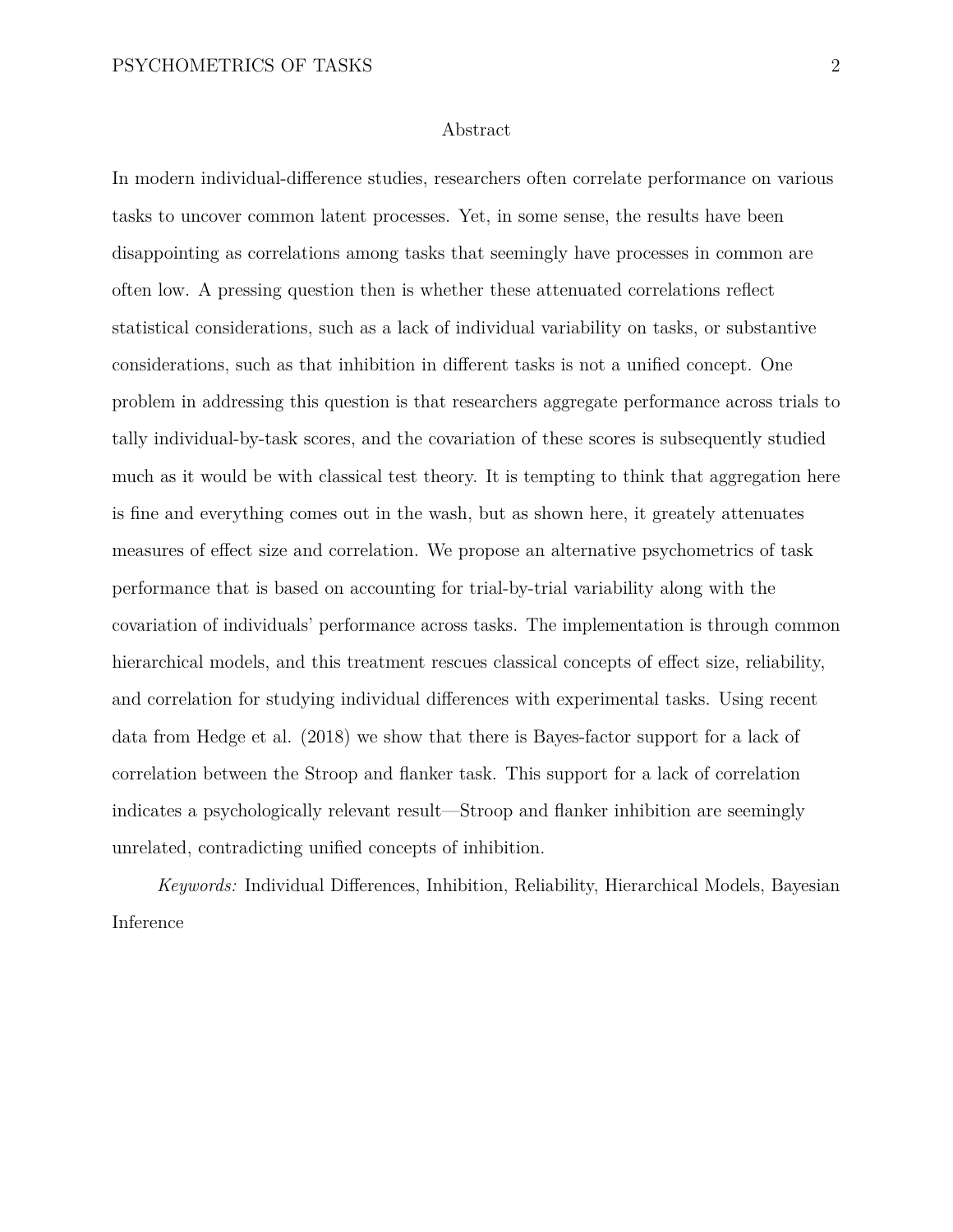#### A Psychometrics of Individual Differences in Experimental Tasks

In individual-differences studies, a number of variables are measured for each individual. The goal is to decompose the covariation among these variables into a lower-dimensional, theoretically-relevant structure (Bollen, 1989; Skrondal & Rabe-Hesketh, 2004). Critical in this endeavor is understanding the psychometric properties of the measurements. Broadly speaking, variables used in individual-difference studies come from the following three classes: The first is the class of rather natural and easy-to-measure variables such age, weight, and gender. The second is the class of *instruments* such as personality and psychopathology instruments. Instruments have a fixed battery of questions and a fixed scoring algorithm. Most instruments have been benchmarked, and their reliability has been well established. The final class of variables is performance on experimental tasks. These experimental tasks are often used to assess cognitive abilities in memory, attention, and perception.

On the face of it, individual-difference researchers should be confident about using scores from experimental tasks for the following reasons: First, many of these tasks are robust in that the effects are easy to obtain in a variety of circumstances. Take, for example, the Stroop task, which may be used as a measure of inhibition. The Stroop effect is so robust, it is considered universal (Haaf & Rouder, 2017; MacLeod, 1991). Second, many of these tasks have been designed to isolate specific cognitive processes. The Stroop task, for example, requires participants to inhibit the prepotent process of reading. Third, because these tasks are laboratory based and center on experimenter-controlled manipulations, they often have a high degree of internal validity. Fourth, because these tasks are used so often, there is usually a large literature about them to guide implementation and interpretation. It is no wonder task-based measures have become popular in the study of individual differences.

Yet, there has been a wrinkle in the setup. As it turns out, these task-based measures designed to measure the same latent concepts do not correlate heavily with one another. The best example of these wrinkles is perhaps in the individual-differences study of inhibition tasks (Friedman & Miyake, 2004; Ito et al., 2015; Pettigrew & Martin, 2014; Rey-Mermet,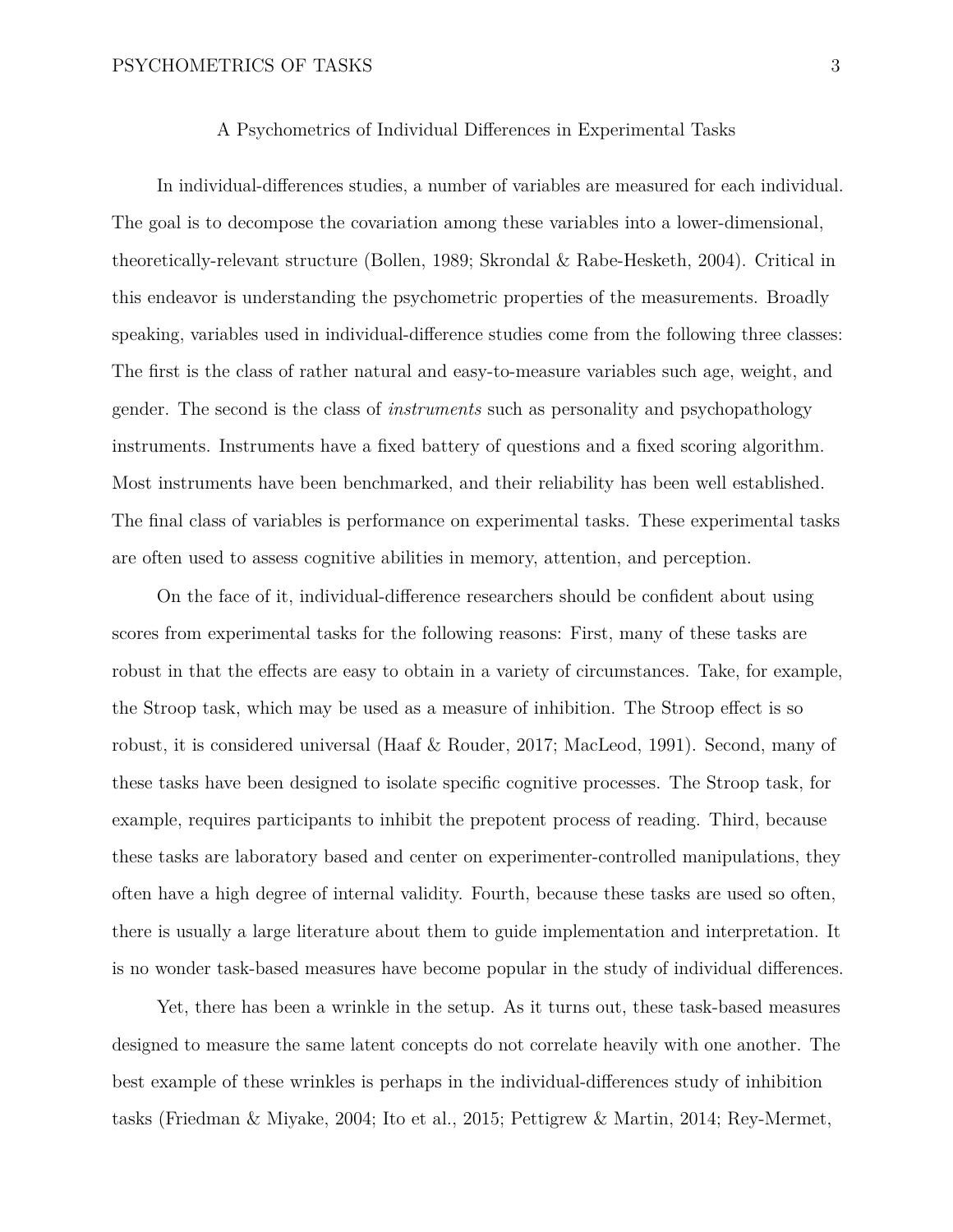Gade, & Oberauer, 2018; Stahl et al., 2014). In these large-scale individual-differences studies, researchers correlated scores in a variety of tasks that require inhibitory control. An example of two such tasks are the Stroop task (Stroop, 1935) and the flanker task (Eriksen & Eriksen, 1974). Correlations among inhibition measures are notoriously low; most do not exceed .2 in value. The Stroop and flanker measures, in particular, seemingly do not correlate at all (Hedge, Powell, & Sumner, 2018; Rey-Mermet et al., 2018; Stahl et al., 2014). These low correlations are not limited to measures of inhibition. Ito et al. (2015) considered several implicit attitude tasks used for measuring implicit bias. Here again, there is surprisingly little correlation among bias measures that purportedly measure the same concept.

Why correlations are so low among these task-based measures is a mystery (Hedge et al., 2018; Rey-Mermet et al., 2018). After all, the effects are robust, easy-to-obtain, and seemingly measure the same basic concepts. There are perhaps two leading explanations: One is that the problem is mostly substantive. The presence of low correlations in large-sampled studies may imply that the tasks are truly measuring different sources of variation. In the inhibition case, the ubiquity of low correlations in large-sample studies has led Rey-Mermet et al. (2018) to make a substantive claim that the psychological concept of inhibition is not unified at all. The second explanation is that the lack of correlation is mostly methodological. High correlations may only be obtained if the tasks are highly reliable, and low correlations are not interpretable without high reliability. Hedge and colleagues document a range of test-retest reliabilities across tasks, with most tasks having reliabilities below .7 in value, and some tasks having reliabilities below .4 in value. In effect, the problem is that people simply don't vary enough in some tasks given the resolution of the data to document correlations.

Researchers typically use classical test theory, at least implicitly, to inform methodology when studying individual differences. They make this choice when they tally up an individual's data into a performance score. For example, in the Stroop task, we may score each person's performance by the mean difference in response times between the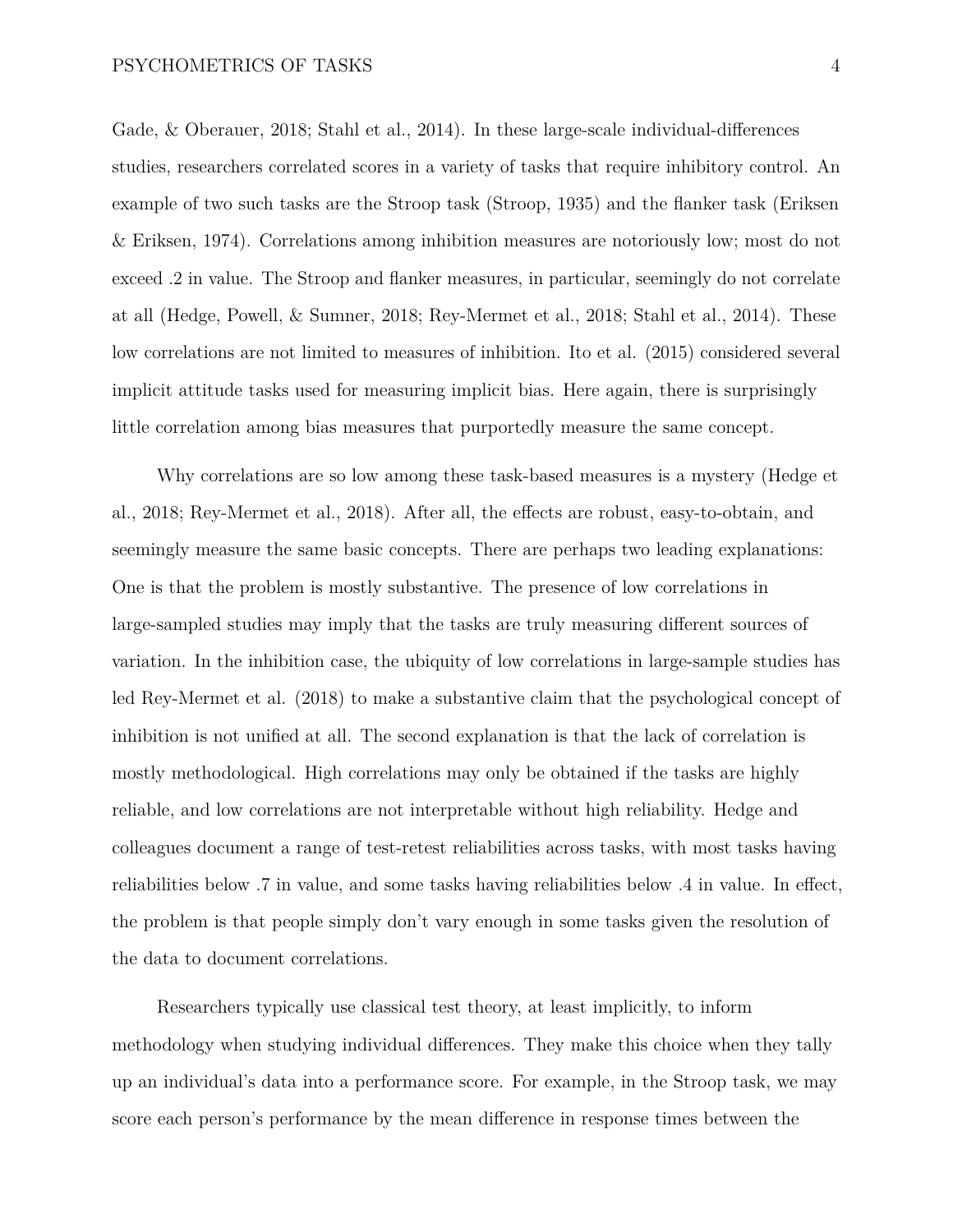incongruent and congruent trials. Because there is a single performance score per person per task, tasks are very much treated as instruments. When trials are aggregated into a single score, the instrument (or experiment) is a *test* and classical test theory serves as the analytic framework.

The unit of analysis in classical test theory is the test, or in our case, the experimental task. Theoretically important quantities, say effect size within a task and correlations across tasks, for example, are assigned to the task itself and not to a particular sample or a particular sample size. For instance, when a test developer states that an instrument has test-retest correlation of .80, that value holds as a population truth for all samples. We may see more noise if we re-estimate that value in smaller samples, but, on whole, the underlying population value of an instrument does not depend on the researcher's sample size. We call this desirable property *portability.*

The main problem with using classical test theory for experimental tasks, however, is that portability is violated. Concepts of effect sizes within a task and correlations across tasks are critical functions of sample sizes (Green et al., 2016). As a result, different researchers will estimate different truths if they have different sample sizes.

In the next section, we show how dramatically portability is violated in practice, and how much these violations affect the interpretability of classical statistics. These failures serve as motivation for a call to use hierarchical linear models that model trial-by-trial variation as well as variation across individuals. We develop these models, and then apply them to address the low-correlation mystery between flanker and Stroop tasks.

#### **The Dramatic Failure of Portability**

In classical test theory, an *instrument*, say a depression inventory, is a fixed unit. It has a fixed number of questions that are often given in a specific order. When we speak of portability, we speak of porting characteristics of this fixed unit to other settings, usually to other sample sizes in similar populations. In experimental tasks, we have several different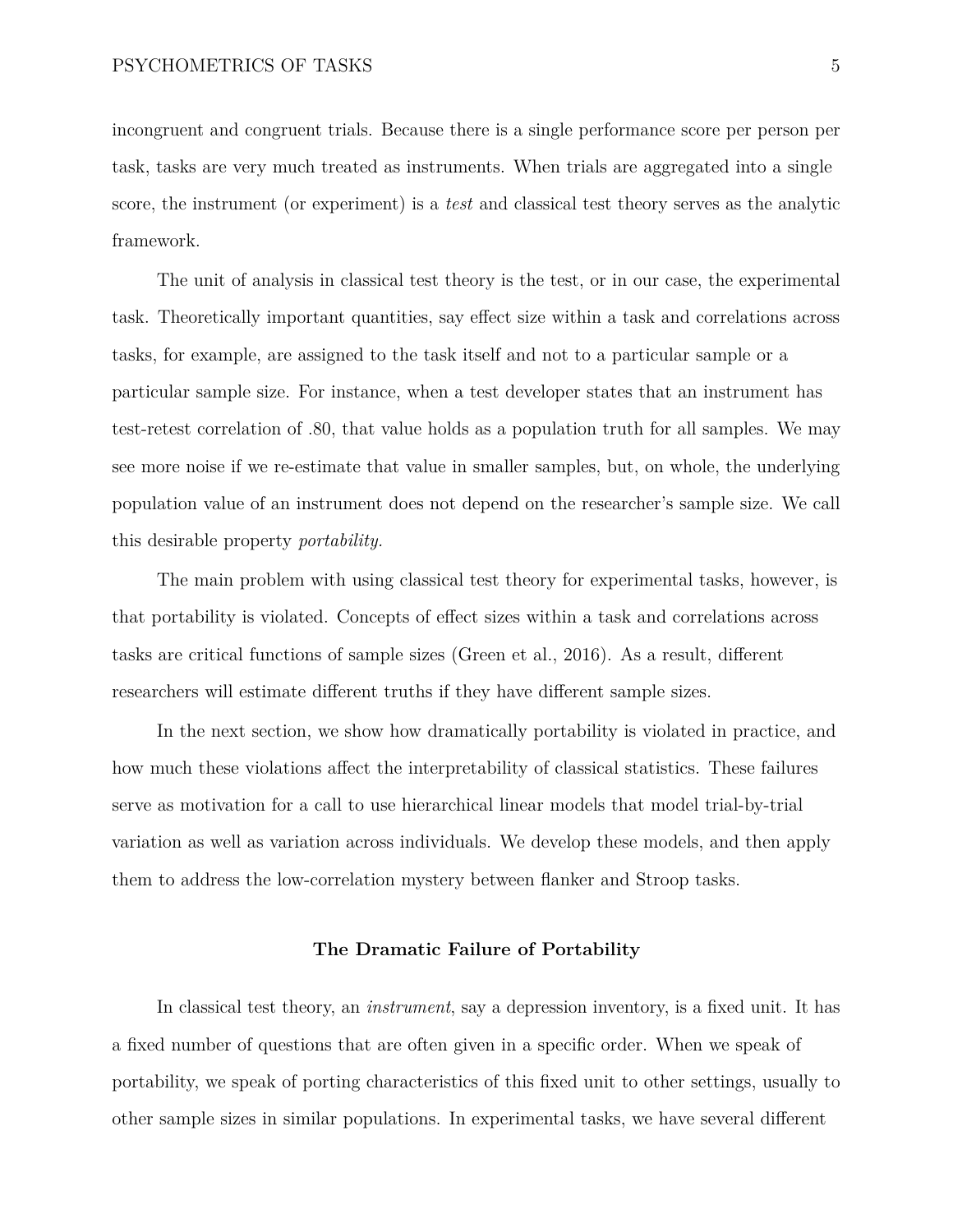sample sizes. One is the number of individuals in the sample; another is the number of trials each individual completed within the various conditions in the task. We wish to gain portability across both of these sample-size dimensions. For example, suppose one team runs 50 people each observing 50 trials in each condition and another team runs 100 people each observing 25 trials in each condition. If measures of reliability and effect size are to be considered a property of a task, then these properties should be relatively stable across both teams. Moreover, if performance correlated with other variables, portability would mean that the correlation is stable as well.

But standard psychometric measures that are portable for instruments fail dramatically on tasks. To show this failure, we reanalyze data from a few tasks from Hedge et al. (2018). Hedge et al. compiled an impressively large data set. They asked individuals to perform a large number of trials on several tasks. For example, in their Stroop task, participants completed a total of 1440 trials each. The usual number for individual-differences studies is on the order of 10s or 100s of trials each. Moreover, Hedge et al. explicitly set up their design to measure test-retest reliability. Individuals performed 720 trials in the first session, and then, three-weeks later, performed the remaining 720 trials in a second session.<sup>[1](#page-0-0)</sup> Here, we use the Hedge et al. data set to assess how conventional measures of effect size and reliability are dependent on the number of trials per condition.

The following notation is helpful for specifying the conventional approach to effect size and reliability. Let  $\bar{Y}_{ijk}$  be the mean response time for the *ith* individual in the *j*th session (either the first or second) in the *k*th condition. For the Stroop task, the conditions are congruent  $(k = 1)$  or incongruent  $(k = 2)$ . Effects in a session are denoted  $d_{ij}$ . These are the differences between mean incongruent and congruent response times:

<sup>1</sup>Hedge ran 144 trials per block with 5 blocks per session for a total of 10 blocks. These 144 trials were divided into three conditions: congruent, neutral, and incongruent. We do not use the neutral condition in our analysis. As a result, there are 48 trials per individual per condition per block, or 480 trials per individual per condition in the experiment. Once we discarded errors, RTs that were too fast or slow, and warm-up trials, there were on average 42 trials per individual per condition per block. Our discard parameters are documented in the markdown version of this document.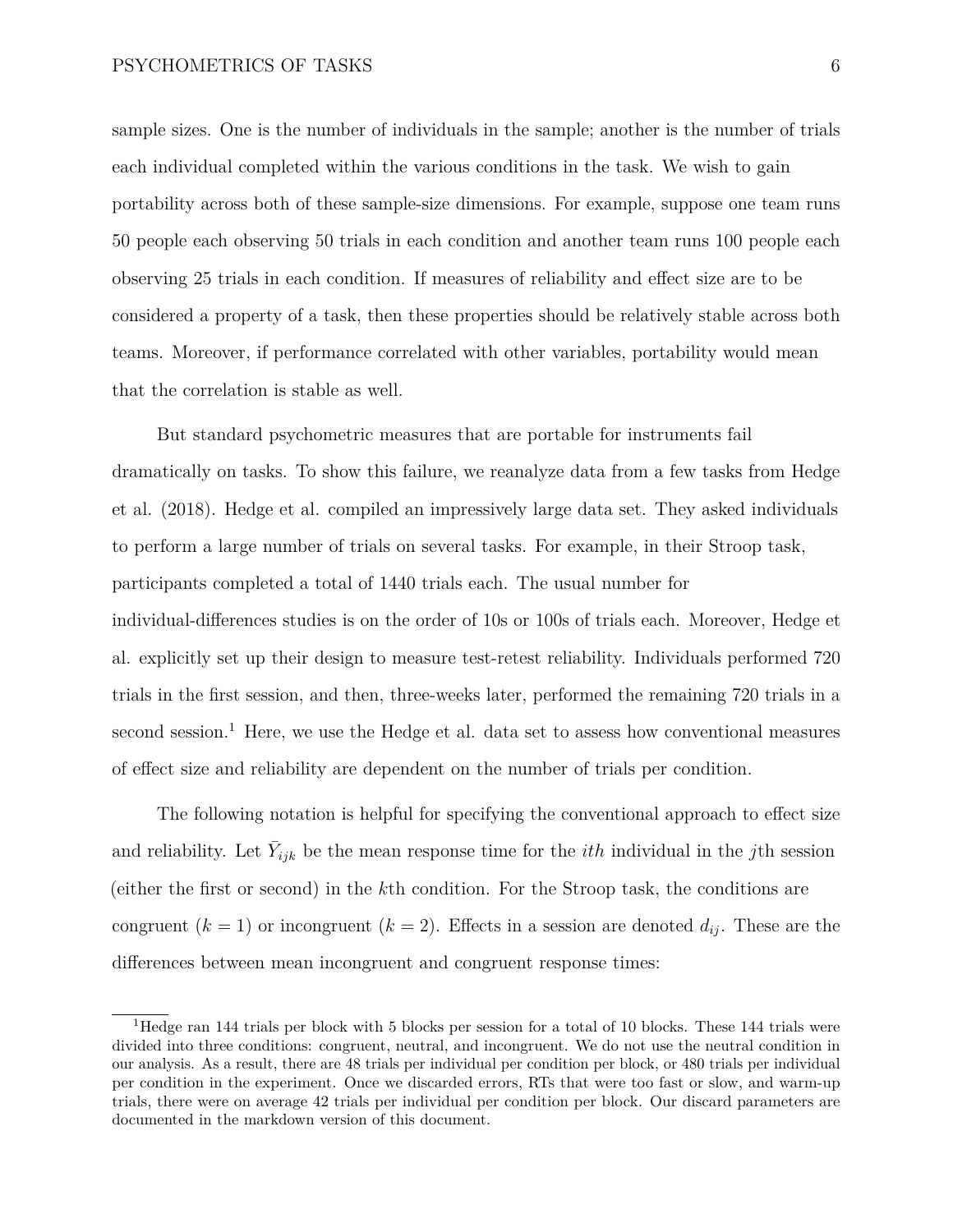$$
d_{ij} = \bar{Y}_{ij2} - \bar{Y}_{ij1}.\tag{1}
$$

Two quantities of interest can be calculated from these individual effects: The effect size and the test-retest reliability. To calculate the effect size, we first average the session-by-individual effects across sessions to obtain individuals' effects denoted  $\bar{d}_i$ . The effect size is just the ratio of the grand mean of the individual effects to the standard deviation of these effects, i.e.,  $es=mean(\bar{d}_i)/sd(\bar{d}_i)$ . The test-retest reliability is the correlation of session-by-individual effect scores for the first session  $(j = 1)$  to the second session  $(j = 2)$ .

Figure [1](#page-36-0) shows a lack of portability in these two measures. We randomly selected different subsets of the Hedge et al.'s data and computed effect sizes and test-retest reliabilities. We varied the number of trials per condition per individual from 20 to 400, and for each level, we collected 100 different randomly-chosen subsets. For each subset, we computed effect size and reliability, and plotted are the means across these 100 subsets. The line denoted "S" shows the case for the Stroop task, and both effect size and reliability measures increase appreciably with the number of trials per condition per individual. The line denoted "F" is from Hedge et al.'s flanker task, and the results are similar. In fact, these increases with the number of replicates are a general property of tasks. Measures that are treated as properties of the task are critically tied to sample sizes. In summary, classical measures are portable when applied to instruments because the numbers of items are fixed. They are importable when applied to task performance where the number of trials per individual will vary across studies.

The critical and outsized role of replicates is seemingly under-appreciated in practice. Many researchers are quick to highlight the numbers of individuals in studies. You may find this number repeatedly in tables, abstracts, method sections, and sometimes in general discussions. Researchers do not, however, highlight the number of replicates per condition per individual. These numbers rarely appear in abstracts or tables; in fact, it usually takes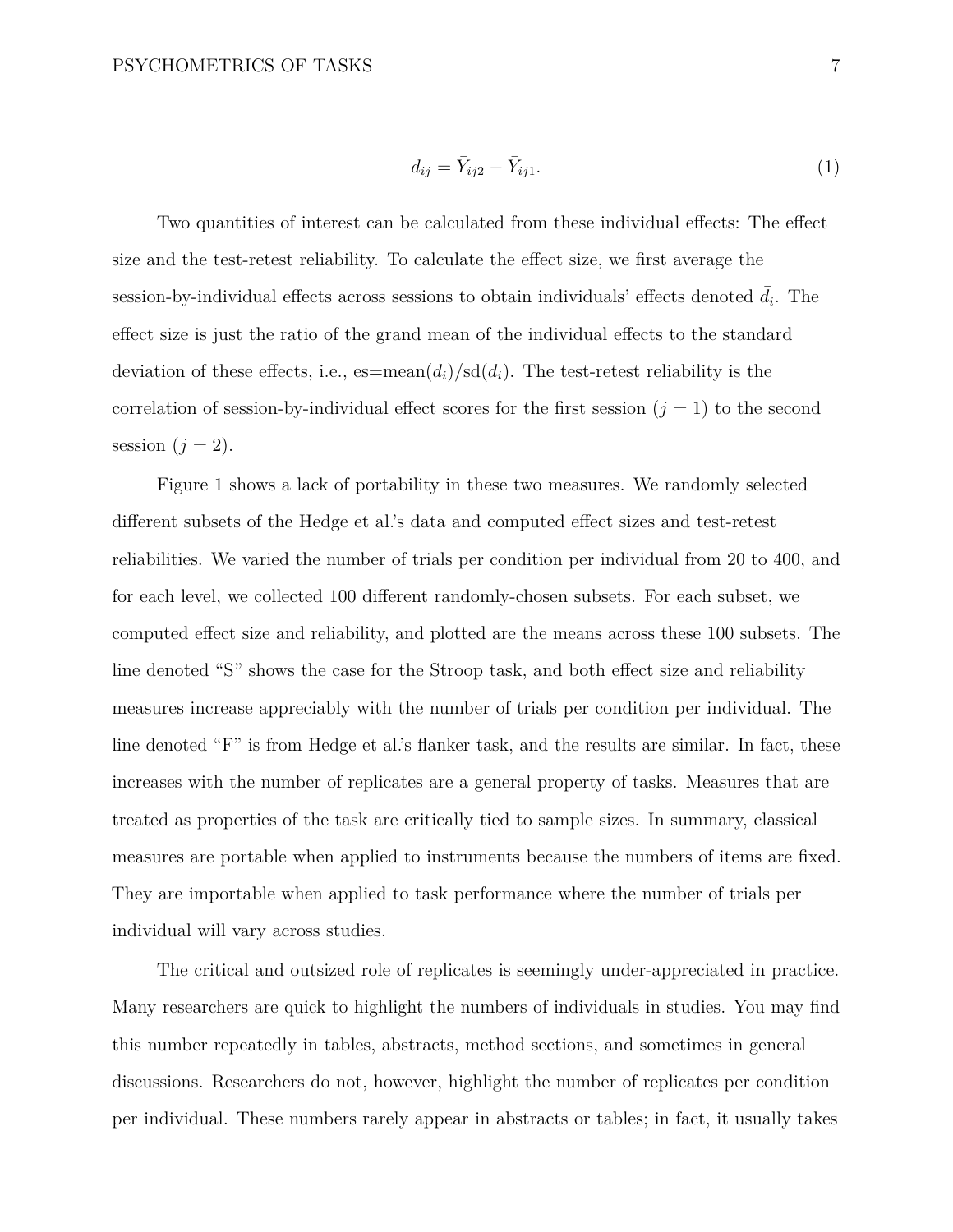careful hunting to find them in the method section if they are there at all. And researchers are far less likely to discuss the numbers of replicates in interpreting their results. And yet, as shown above, this number of replicates is absolutely critical in understanding classical results.

#### **A Hierarchical Model**

### **Gaining Portability in The Limit of Infinite Trials**

In this paper, we strive for portability—the meaning of correlation and effect size should be independent of the number of trials in component tasks. Portability is largely solved in classical test theory by using standardized instruments, say intelligence tests of fixed length. Yet, we think it is unreasonable to expect the same of experimentalists. Experimentalists will invariably use different number of trials depending on many factors including their access to subject pools, their overall goals, and the number of tasks and conditions in their experiments. We suspect recommending a standard number of trials per experiment will be unsuccessful.

The solution to portability that we develop here is the implementation of hierarchical statistical models to "correct" measurements for trial-by-trial noise. In our case, where theoretical targets are sizes of effects within tasks and correlations of these effects across tasks, noise from finite trials serves as a nuisance. Researchers are most interested in measurement of individuals' *true* scores, that is, the measurement of individuals' true flanker-effect and Stroop-effect scores, and the true correlation between them. While individuals perform finite trials, we may use statistical models to query what may reasonably happen in the limit. And estimates of effect sizes and correlations in the large-sample limit become portable estimates of effect sizes and correlations.

Trial-noise-free estimates may be made with a hierarchical linear model that accounts for trial-by-trial variation and individual variation simultaneously. The application of hierarchical models to trial-by-trial performance data in experimental tasks is not new.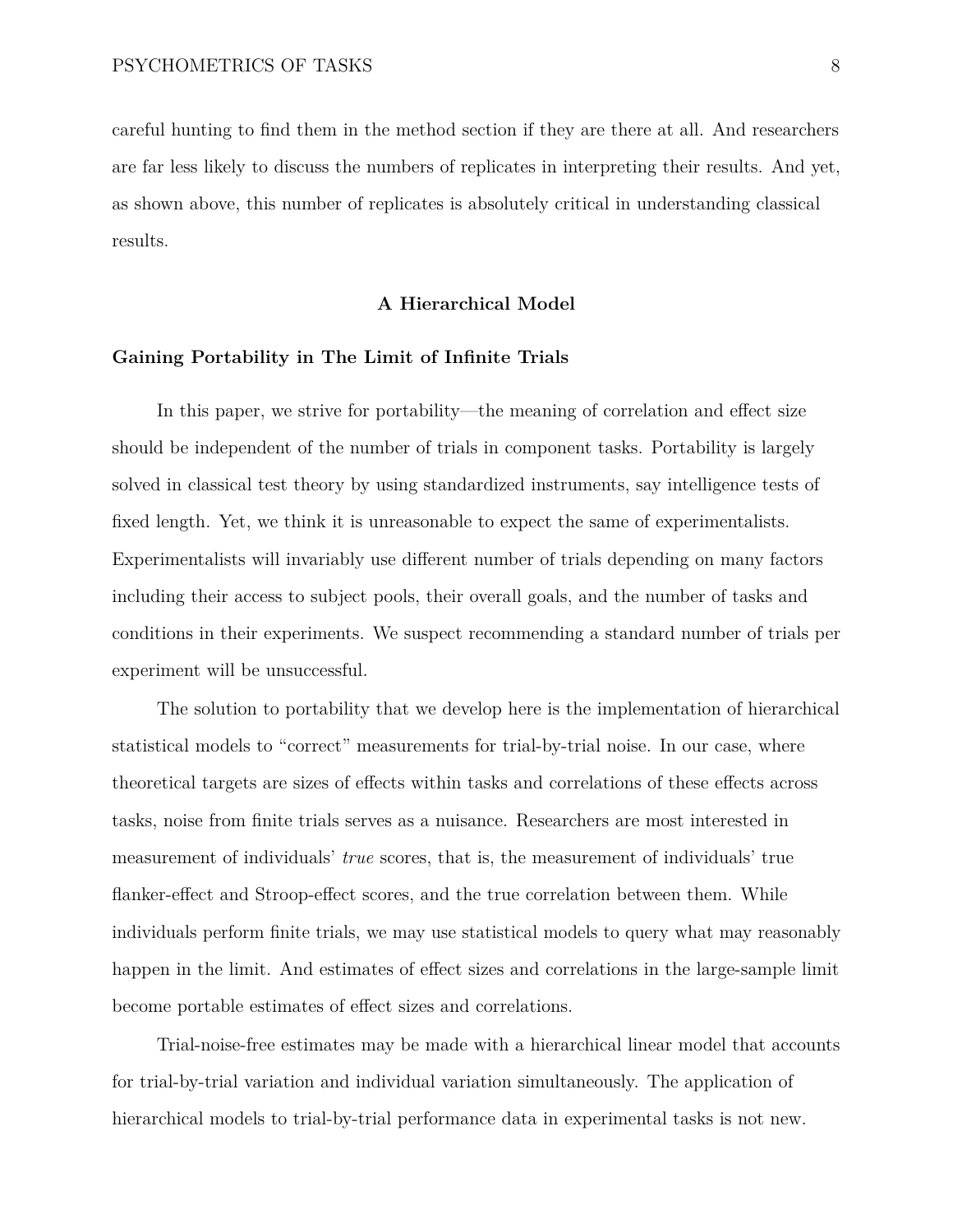Previous applications in individual-differences research include Schmiedek, Oberauer, Wilhelm, Süß, and Wittmann (2007) and Voelkle, Brose, Schmiedek, and Lindenberger (2014). Moreover, trial-by-trial hierarchical modeling is well known in cognitive psychology (Lee & Webb, 2005; Rouder & Lu, 2005) and linguistics (Baayen, Tweedie, & Schreuder, 2002). That said, to our knowledge, using hierarchical models to address the low-correlation mystery and to make classical test-theory concepts portable in experimental settings is novel.

Practitioners of classical test theory sometimes account for trial-by-trial noise by treating it as measurement error. The goal is to calculate this measurement error and then subtract it out. A good example comes from Spearman (1904a), who describes how correlations may be corrected for attenuation from measurement error (see https://en.wikipedia.org/wiki/Correction for attenuation). We find that our hierarchical model estimates agree with these corrections, but the models offer a deeper understanding of the statistical and theoretical dynamics at play.

In the next section we provide a fairly formal exposition of the model. We use an equation-based rather than graphical presentation of the model because it is from the equations that the main results flow. Using the equations, we derive an expression for the sample effects and show how the values are attenuated by trial variability. In the following section, we do the same for sample correlation between two tasks, and again show how the values are attenuated by trial noise. We show how and why the hierarchical model provides for unattenuated estimates.

### **Model specification**

Understanding what the model is and how it works relies on some basic notion. Let *I* be the number of people, *J* be the number of tasks, *K* be the number of conditions, and *L* be the number of trials per person per task per condition, or the number of replicates. Subscripts are used to denote individuals, tasks, conditions, and replicates. Let  $Y_{ijk\ell}$  denote the  $\ell$ th observation,  $\ell = 1, \ldots, L$  for the *i*th individual,  $i = 1, \ldots, I$  in the *j*th task,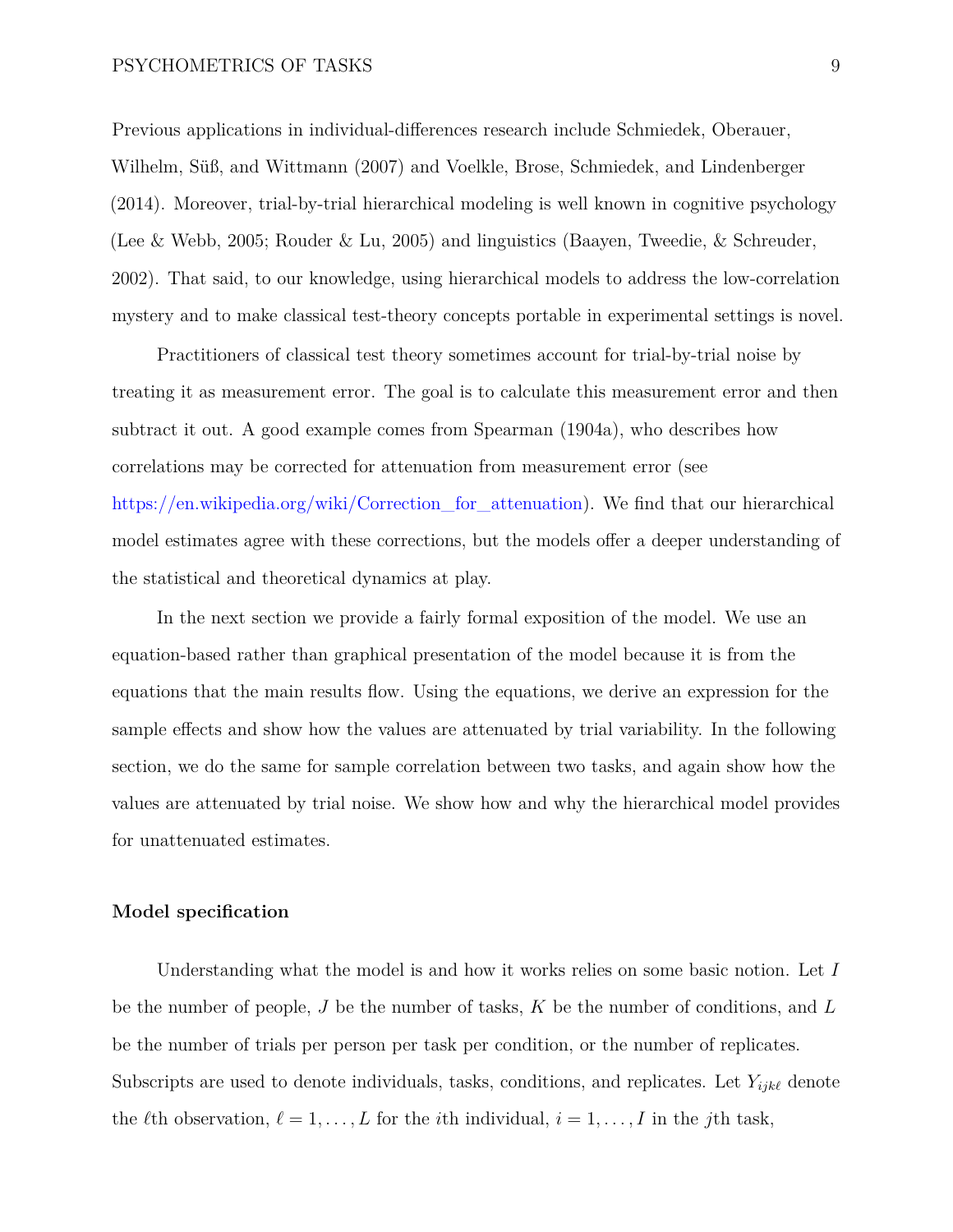$j = 1, \ldots, J$  and kth condition,  $k = 1, 2$ . Observations are usually performance variables, and in our case, and for concreteness, they can be response times on trials. For now, we model response times in just one task, and in this case, the subscript *j* may be omitted. Consider a trial-level base model:

$$
Y_{ik\ell} \sim \text{Normal}(\mu_{ik}, \sigma^2),
$$

where  $\mu_{ik}$  is the true mean response time of the *i*th person in the *k*th condition and  $\sigma^2$  is the true trial-by-trial variability.

It is important to differentiate between true parameter values like  $\mu_{ik}$  and their sample estimates.

We develop this model for the Stroop task. In this task, the key contrast is between the congruent  $(k = 1)$  and incongruent  $(k = 2)$  conditions. This contrast is embedded in a model where each individual has an average speed effect, denoted  $\alpha_i$ , and a Stroop effect, denoted *θ<sup>i</sup>* :

$$
Y_{ik\ell} \sim \text{Normal}(\alpha_i + x_k \theta_i, \sigma^2),
$$

where  $x_1 = -1/2$  for the congruent condition and  $x_2 = 1/2$  for the incongruent condition.

The goal then is to study  $\theta_i$ , the *i*th person's Stroop effect. In modern mixed models, individual's parameters  $\alpha_i$  and  $\theta_i$  are considered latent traits for the *i*th person, and are modeled as random effects:

$$
\alpha_i \sim \text{Normal}(\mu_\alpha, \sigma_\alpha^2),
$$
  
\n $\theta_i \sim \text{Normal}(\mu_\theta, \sigma_\theta^2),$ 

where  $\mu_{\alpha}$  and  $\mu_{\theta}$  are population means and  $\sigma_{\alpha}^2$  and  $\sigma_{\theta}^2$  are population variances.

## **Hierarchical Regularization and the Portability of Effect Size**

Even before applying the model, a bit of analysis shows the flaws in conventional analysis and the expected improvements from hierarchical modeling. The conventional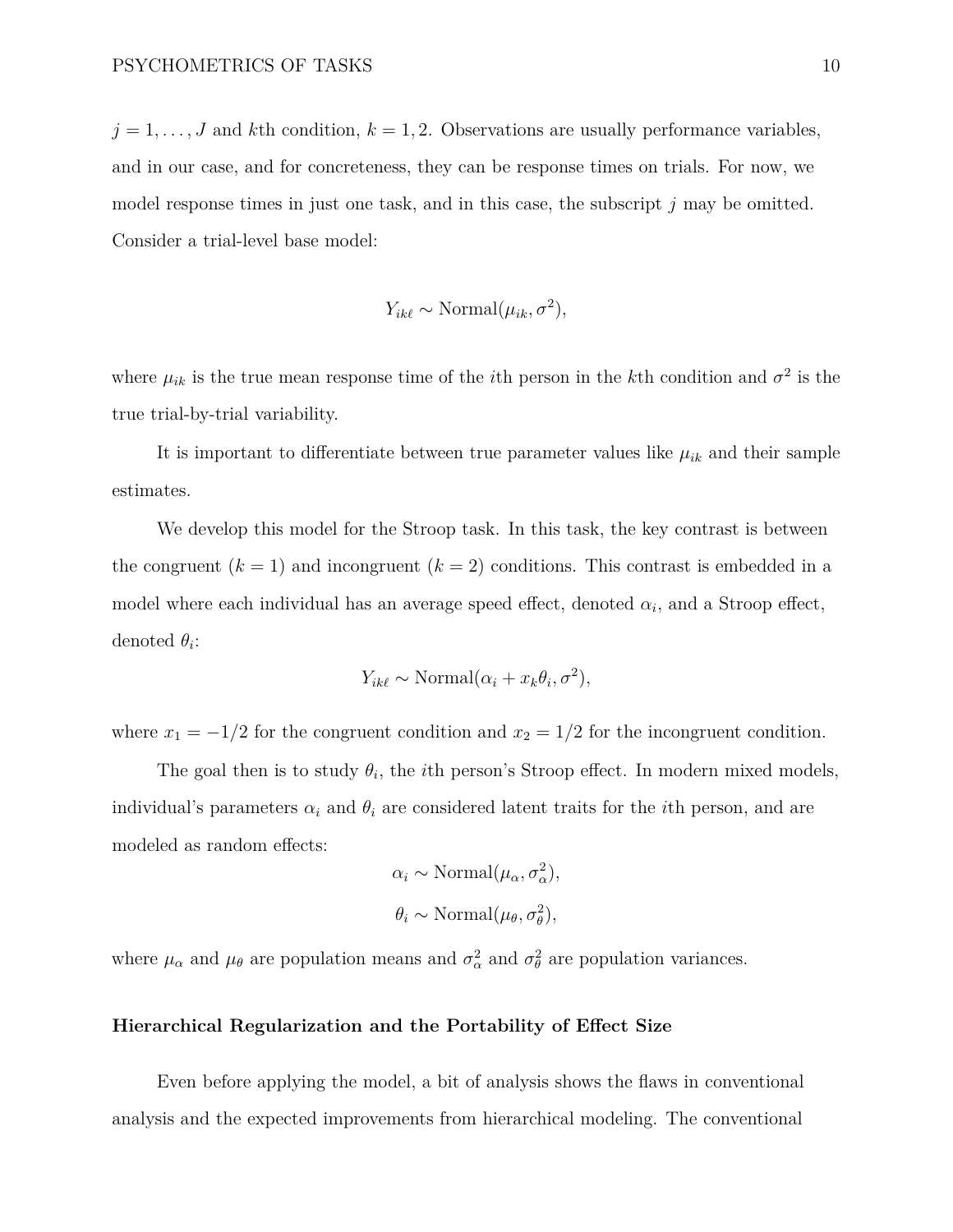analysis of the Stroop task centers on sample means aggregated over trials. The critical quantity is  $d_i = \bar{Y}_{i2} - \bar{Y}_{i1}$ , the observed Stroop effect for the *i*th individual. It is helpful to express the distribution of sample effects,  $d_i$  in model parameters:<sup>[2](#page-0-0)</sup>

$$
d_i \sim \text{Normal}(\mu_\theta, 2\sigma^2/L + \sigma_\theta^2),
$$

where *L* is the number of trials per individual per condition. The term  $2\sigma^2/L$  corresponds to variability from trial-by-trial noise and  $\sigma_{\theta}^2$  corresponds to variability of individuals' effects. A classical effect size measure, mean(*d*)/sd(*d*), therefore estimates  $\mu_{\theta}/\sqrt{2\sigma^2/L + \sigma_{\theta}^2}$ . The problem is the inclusion of  $2\sigma^2/L$ , the nuisance trial-by-trial variation. This included nuisance trial variation results in individual effect estimates that are too variable and in effect size measures that are too small. More importantly, portability is violated as there is an explicit dependence on *L*, the number of trials. In the model-based approach, the critical parameter is  $\theta_i$ , and its distribution is:

$$
\theta_i \sim \text{Normal}(\mu_\theta, \sigma_\theta^2),
$$

The effect size calculated from these individual effects is an estimate of  $\mu_{\theta}/\sigma_{\theta}$ , a portable quantity.

It is now clear what aggregation and the hierarchical model do. Aggregation is a way of getting at the true values, but only in the large-trial limit (as  $L \to \infty$ ). In this limit, the term  $2\sigma^2/L$  becomes vanishingly small. The hierarchical model provides an estimate of the same quantity, but it estimates the correct quantity even with finite trials! By using it, results are portable to designs with varying numbers of individuals and trials per individual. These results are estimates of underlying, theoretically useful properties of tasks.

<sup>&</sup>lt;sup>2</sup>To derive this distribution, note that  $\bar{Y}_{i1}|\alpha_i, \theta_i \sim \text{Normal}(\alpha_i - \theta_i/2, \sigma^2/L)$  and  $\bar{Y}_{i2}|\alpha_i, \theta_i \sim \text{Normal}(\alpha_i +$  $\theta_i/2, \sigma^2/L$ ). These random variables are *conditionally independent*. Hence, the mean and variance come about from summing. Therefore  $(\bar{Y}_{i2} - \bar{Y}_{i1})|\alpha_i, \theta_i \sim \text{Normal}(\theta_i, 2\sigma^2/L)$ . Marginalizing over  $\theta_i$  yields the distribution.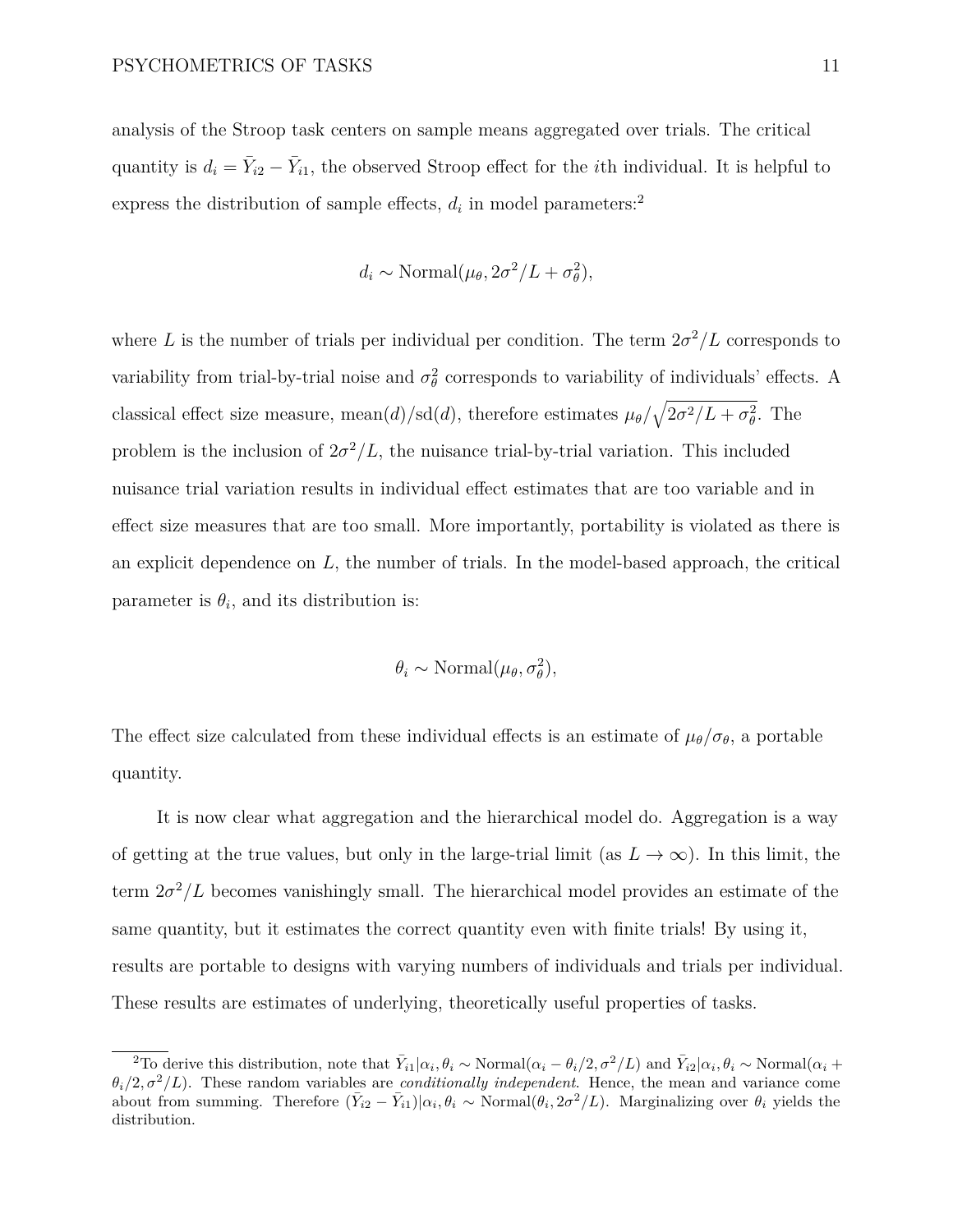How does  $d_i$  compare to model-based estimates of effects,  $\theta_i$ ? The hierarchical model is an example of a linear mixed model, and as such, may be implemented in a variety of packages including SAS PROC MIXED, lmer, lavaan, Mplus, stan, and JAGS. In the Appendix, we complete specification of the model as a hierarchical Bayesian model and use the R-package BayesFactor for analysis. We have also made our analysis code available at [https://github.com/PerceptionAndCognitionLab/ctx-reliability.](https://github.com/PerceptionAndCognitionLab/ctx-reliability)

Figure [2A](#page-37-0) and B shows the comparison for a single block of Stroop data in Hedge et al. (2018). In this block there are about  $L = 42$  trials per individual per condition. There are two panels—one for sample effects  $(d_i)$ , and one for model-based estimates of  $\theta_i$ . Participants are ordered from the ones that show the smallest Stroop effect to the ones that show the largest. In the left panel, the solid line shows the sample effect for each participant. The shaded area is the extent of each individual's 95% confidence interval. In the right panel, the solid line shows the point estimate of  $\theta_i$  and the shaded area is the analogous  $95\%$ credible interval. The three horizontal lines are the mean (solid) and one standard deviation markers (dashed).

Although the grand mean effect is about the same for model estimates and sample effects, individuals' effects are different. The sample effects are spread out further from the grand mean than are the model estimates. This increased spread is expected and, as discussed above, comes about because the variability of  $d_i$  is the sum of true across-individual variation  $(\sigma_{\theta}^2)$  and trial-by-trial variation  $(2\sigma^2/L)$ . The spread of model based estimates, in contrast, reflects true individual variation alone. This reduction of variability in hierarchical models is known as *shrinkage* or *regularization* (Efron & Morris, 1977). Regularization of estimates is a well-known property of hierarchical models, and regularized estimates are often more accurate than sample statistics (Lehmann & Casella, 1998).

Because the benefits of regularization remain opaque in many hierarchical applications in cognitive psychology, we explore them in a bit more depth here. The estimates in Figure [2B](#page-37-0) were from a single block. Hedge et al. ran 10 such blocks distributed across two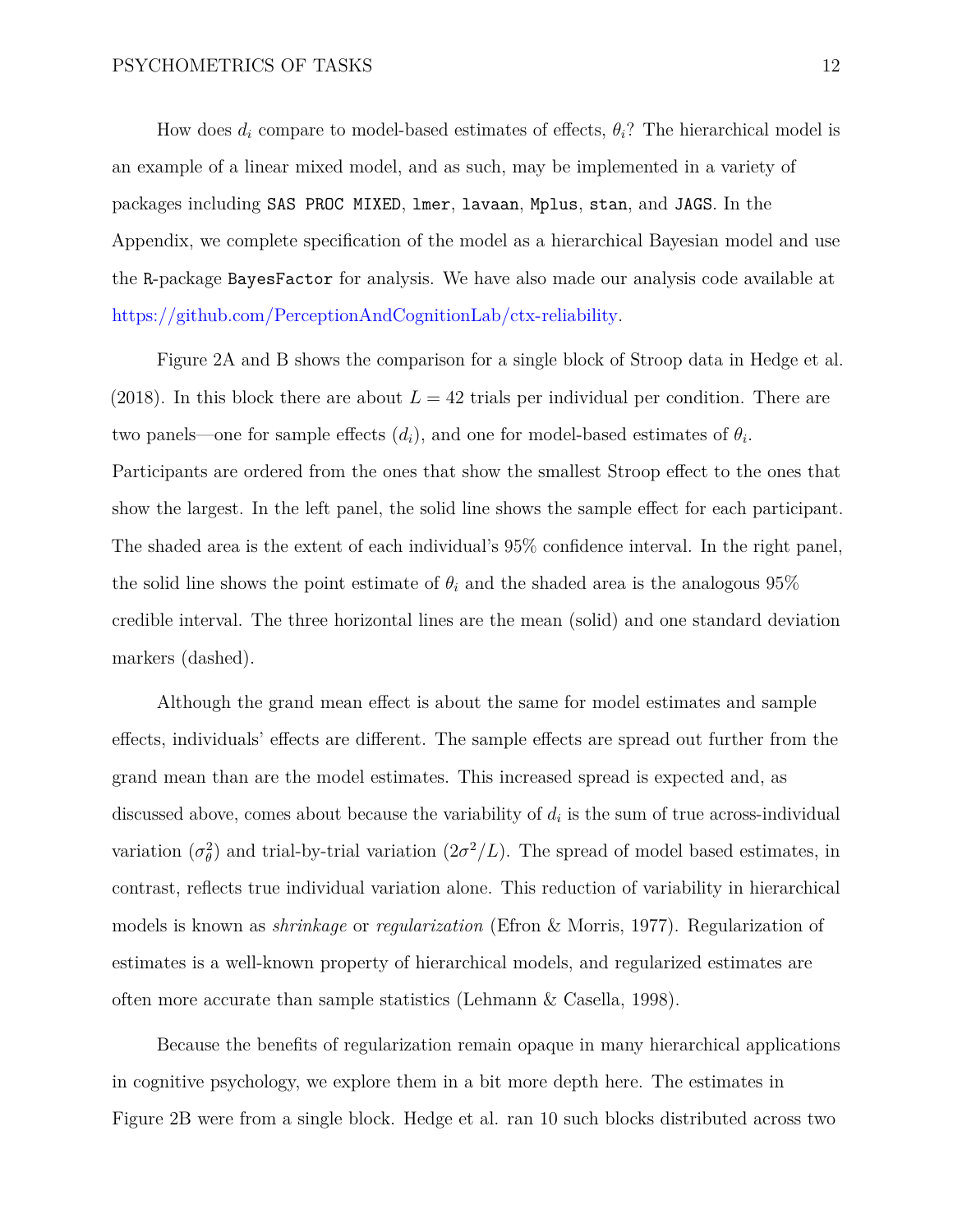sessions, and we may ask how well the estimates from one of the blocks predict the whole 10-block set. The 10-block set consists of over 400 trials per person and condition. Figure [2C](#page-37-0), the style of which is borrowed from Efron and Morris (1977), shows the sample estimates from one block (bottom row), the regularized model estimates from the same block (middle row), and the sample estimates from all ten blocks (top row). The shrinkage toward the grand mean in hierarchical models is evident, and it brings the variability of the model-based estimates from one block in line with the variability from all ten blocks.

The model-based one-block estimators are better predictors of the overall data than are the sample one-block estimators. This improvement may be formalized by a root-mean-squared error measure. The error is about 1.62 times larger for the sample means than for the hierarchical model estimates. This benefit is general—hierarchical models provide for more accurate estimates of individuals' latent abilities (James & Stein, 1961).

#### **A Two-Task Model for Reliability and Correlation**

The hierarchical model may be expanded from accounting for only one task to account for two tasks or two sessions simultaneously. For two sessions, the goal is to estimate a portable measure of test-retest reliability; for two tasks, the goal is to measure a portable estimate of correlation. Let's take reliability first. The Hedge et al. data set, which we highlight here, has a novel feature. These researchers sought to measure the test-retest reliability of several cognitive tasks. They had individuals perform 720 trials of a task one day, and three weeks later the individuals returned and performed another 720 trials. We let the subscript  $j = 1, 2$  index the session. The trial-level model is expanded to:

$$
Y_{ijk\ell} \sim \text{Normal}(\alpha_{ij} + x_k \theta_{ij}, \sigma^2).
$$

Here, we simply expand the parameters to hold for individual-by-session combinations.

The parameters of interest are  $\theta_{ij}$  and there are several specifications that may be made here. We start with the most general of these, an additive-components decomposition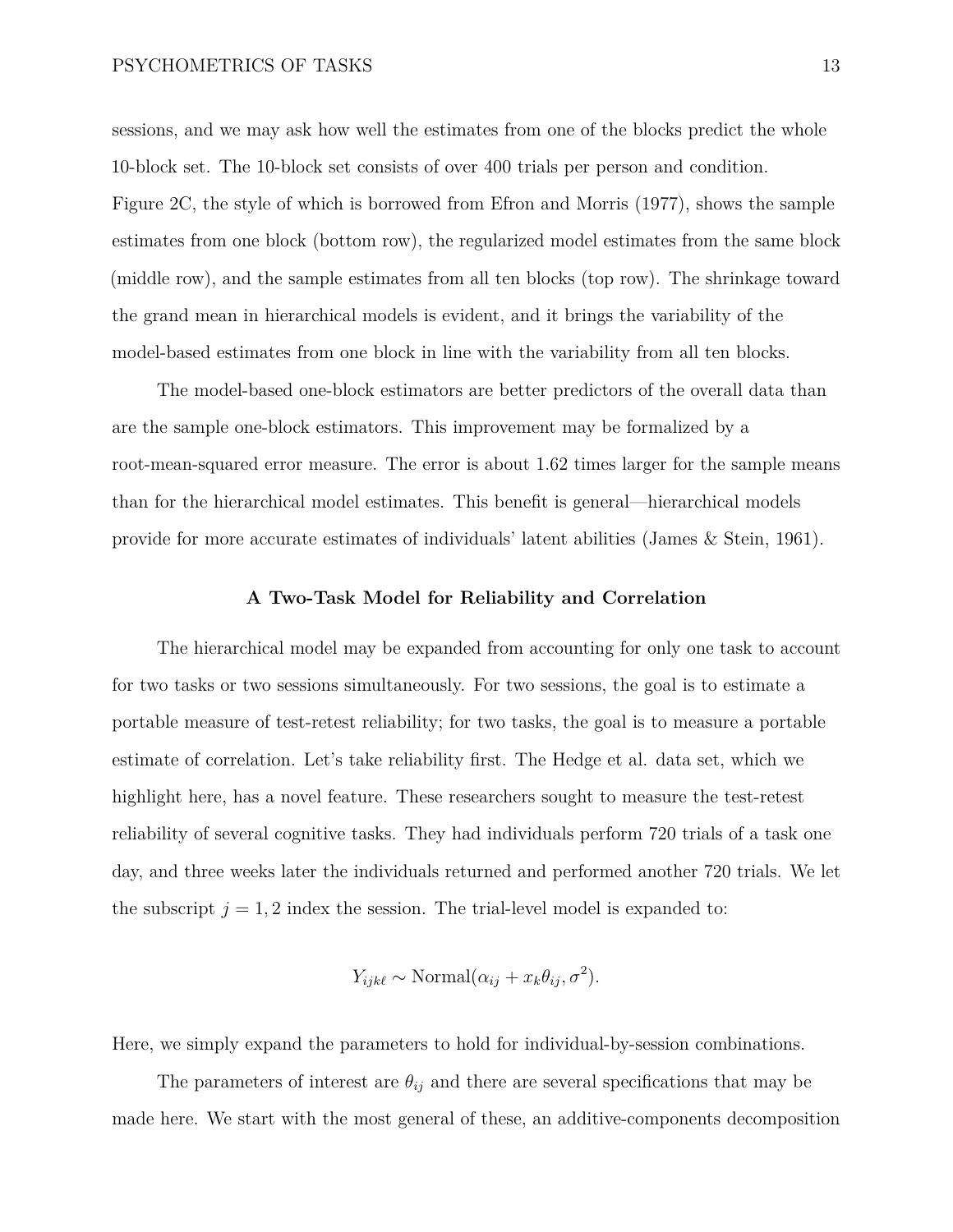into common and opposite components:

$$
\theta_{i1} = \nu_1 + \omega_i - \gamma_i,
$$
  

$$
\theta_{i2} = \nu_2 + \omega_i + \gamma_i.
$$

The parameter  $\nu_j$  is the main effect of the *j*th session, and by having separate main effect parameters for each session, the model captures the possibility of a systematic effect of session on the Stroop effect. The parameter  $\omega_i$  is the common effect of the *i*th individual; individuals that have large Stroop effects on both sessions have high values of *ω*. The parameter,  $\gamma_i$ , is the oppositional component. It captures idiosyncratic deviations where one individual may have a large Stroop effect in one session and a smaller one in another. These individual common effects and oppositional effects are random effects, and we place a hierarchical constraint on them:

$$
\omega_i \sim \text{Normal}(0, \sigma_{\omega}^2),
$$
  
\n $\gamma_i \sim \text{Normal}(0, \sigma_{\gamma}^2).$ 

To gain an expression for the correlation among two sessions, it is helpful to express the multivariate distribution of the *θ*s. The easiest way to do this is to write out the distribution for two individuals' effects across two sessions:

$$
\begin{bmatrix} \theta_{11} \\ \theta_{12} \\ \theta_{21} \\ \theta_{22} \end{bmatrix} \sim N_4 \begin{bmatrix} \nu_1 \\ \nu_2 \\ \nu_1 \\ \nu_2 \\ \nu_3 \end{bmatrix}, \begin{bmatrix} \sigma_{\omega}^2 + \sigma_{\gamma}^2 & \sigma_{\omega}^2 - \sigma_{\gamma}^2 & 0 & 0 \\ \sigma_{\omega}^2 - \sigma_{\gamma}^2 & \sigma_{\omega}^2 + \sigma_{\gamma}^2 & 0 & 0 \\ 0 & 0 & \sigma_{\omega}^2 + \sigma_{\gamma}^2 & \sigma_{\omega}^2 - \sigma_{\gamma}^2 \\ 0 & 0 & \sigma_{\omega}^2 - \sigma_{\gamma}^2 & \sigma_{\omega}^2 + \sigma_{\gamma}^2 \end{bmatrix}
$$

From these distributions, it follows that the test-retest reliability, the correlation across  $\theta_{i1}$ and  $\theta_{i2}$ , is

$$
\rho = \frac{\sigma_{\omega}^2 - \sigma_{\gamma}^2}{\sigma_{\omega}^2 + \sigma_{\gamma}^2}
$$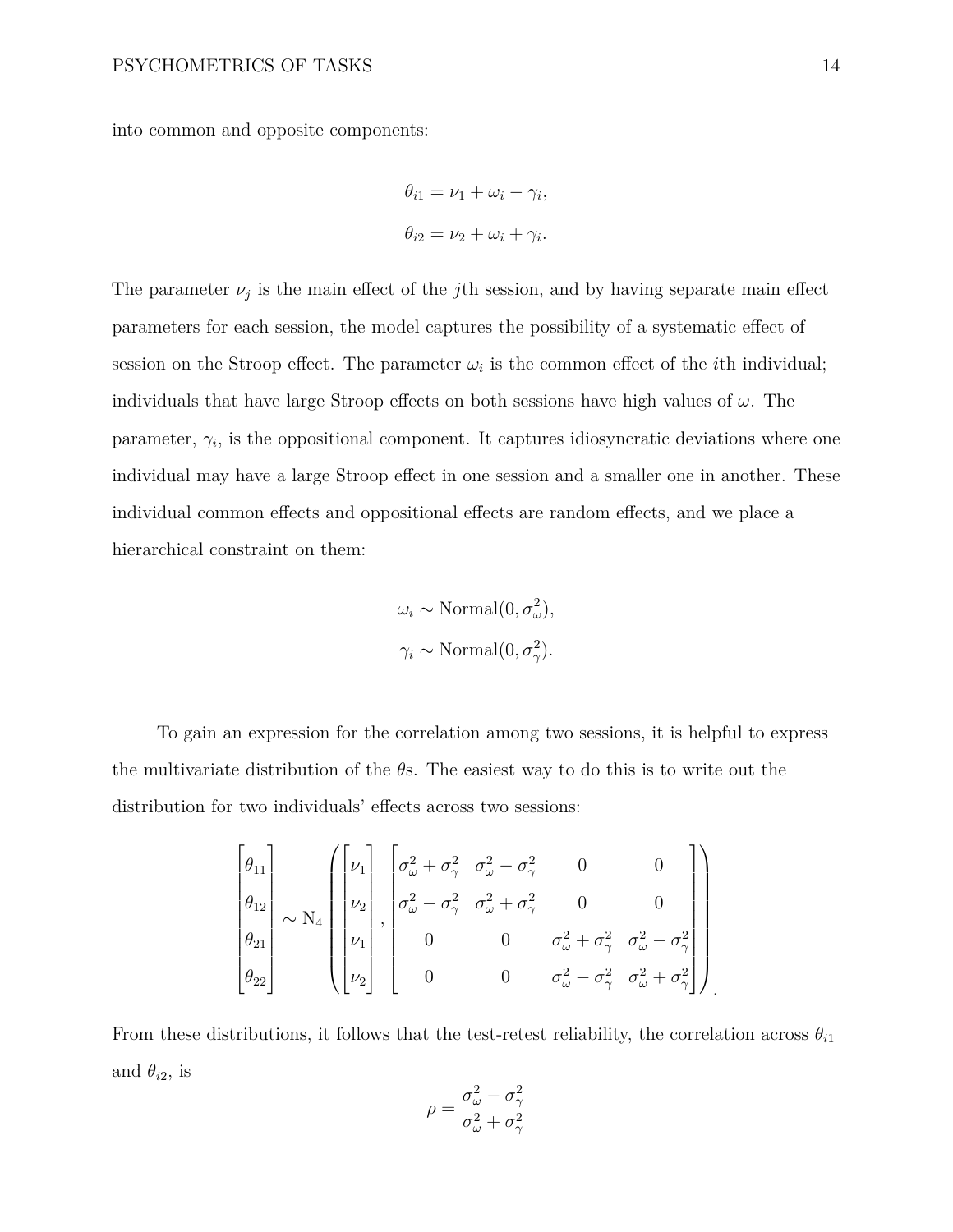Importantly, this quantity is portable as it does not include trial-by-trial variability.

For comparison, we may also express in multivariate distribution for sample effects for two individuals in two sessions:

$$
\begin{bmatrix} d_{11} \\ d_{12} \\ d_{21} \\ d_{22} \end{bmatrix} \sim N_4 \begin{bmatrix} \nu_1 \\ \nu_2 \\ \nu_3 \\ \nu_4 \end{bmatrix}, \begin{bmatrix} \sigma_{\omega}^2 + \sigma_{\gamma}^2 + 2\sigma^2/L & \sigma_{\omega}^2 - \sigma_{\gamma}^2 & 0 & 0 \\ \sigma_{\omega}^2 - \sigma_{\gamma}^2 & \sigma_{\omega}^2 + \sigma_{\gamma}^2 + 2\sigma^2/L & 0 & 0 \\ 0 & 0 & \sigma_{\omega}^2 + \sigma_{\gamma}^2 + 2\sigma^2/L & \sigma_{\omega}^2 - \sigma_{\gamma}^2 \\ 0 & 0 & \sigma_{\omega}^2 + \sigma_{\gamma}^2 & \sigma_{\omega}^2 + \sigma_{\gamma}^2 + 2\sigma^2/L \end{bmatrix}
$$

From this distribution, it is clear that the sample correlation between sample effects is estimating  $(\sigma_{\omega}^2 - \sigma_{\gamma})/(\sigma_{\omega}^2 + \sigma_{\gamma}^2 + 2\sigma^2/L)$ . It is the added sample noise in the denominator,  $\sigma^2/L$ , that renders the sample test-retest correlation importable and too small.

Figure [3](#page-38-0) provides a real-data comparison of model-based and sample correlations. The top row is for the single block of Hedge et al.'s Stroop task; the bottom row is for all ten blocks of the same data set. The first column are scatter plots of the sample effects of the first session vs. the second session. There is almost no test-retest correlation using a single block of data (A); but when all data are considered there is a moderate correlation (B). This pattern is the same as in Figure [1](#page-36-0) where reliability was diminished for smaller numbers of trials. The model estimates of individual effects are shown in the middle column (C, D). Here, there is shrinkage, especially for the single block  $(C)$ . This shrinkage, however, is to a line rather than to a point in the center. This pattern reflects the model specification where positive and negative correlations are explicitly modeled. The last column shows the posterior distributions of the test-retest reliability coefficient. Here, for the single-block data there is much uncertainty (E). The uncertainty shrinks as the sample sizes grow, as indicated by the same plot for all the data (F). The posterior mean, a point-estimate for the test-retest reliability of the Stroop task, is 0.72. We also analyzed the flanker task, and the test-retest reliability of this this task is 0.68.

Figure [3](#page-38-0) highlights the dramatic difference between conventional and

*.*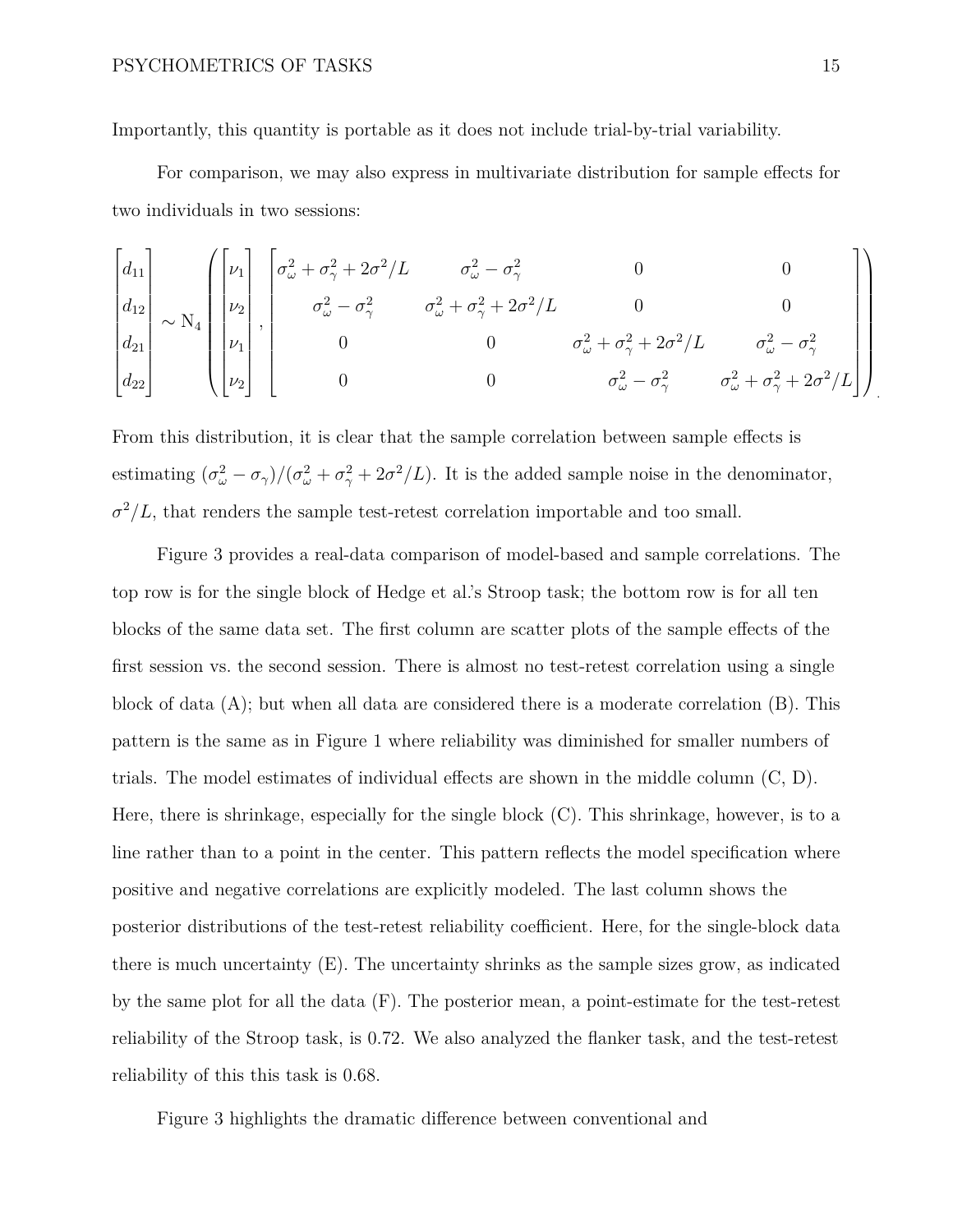hierarchical-model analysis, especially for smaller numbers of trials per participant. If one uses the conventional correlation coefficient for one block of data, the resulting value is small, 0.10, and somewhat well localized (the 95% confidence interval is from-0.17 to 0.36). We emphasize this result is misguided. When all the data are used, the conventional correlation coefficient is 0.55, which is well outside this 95% confidence interval. Contrast this result to that from the hierarchical model. Here, not only is the correlation coefficient larger, 0.31, but the uncertainty is quite large as well (the 95% credible interval is from -0.32 to 0.82). Moreover, the value of the correlation from the hierarchical model with all of the data, 0.72, is within this credible interval. In summary, using the conventional analysis results in over confidence in a wrong answer. The hierarchical model, however, tempers this overconfidence by accounting for trial-by-trial uncertainty as well as uncertainty across individuals.

The above real-world demonstration that sample estimates of correlations are so badly attenuated should be alarming. The one-block case was based on a design with 48 trials per individual per condition. This is a typical number for individual-difference batteries with a large number of tasks. Yet, the attenuation is so severe that test-retest correlations are barely detectable. No wonder observed correlations across tasks are so low. The hierarchical model provides a more sensitive view of the structure in the data by allowing for shrinkage to a regression line.

The attenuation of correlation from measurement error is well known in classical test theory and one approach is to apply a correction formula. The basic idea underlies the Spearman-Brown prophecy formula and the Spearman formula for disattenuation of correlations (Spearman, 1904b). We used the latter to compute an adjusted test-retest correlations for both tasks and for both the one-block and full data sets. The results are in Table [1,](#page-33-0) and there is a high degree of concordance for the model correlations and the corrected correlation. This overall concordance is expected as the correction for attenuation and the hierarchical models share the same foundational assumption about noise.

Correlation between tasks may be handled with the same machinery. Here we compare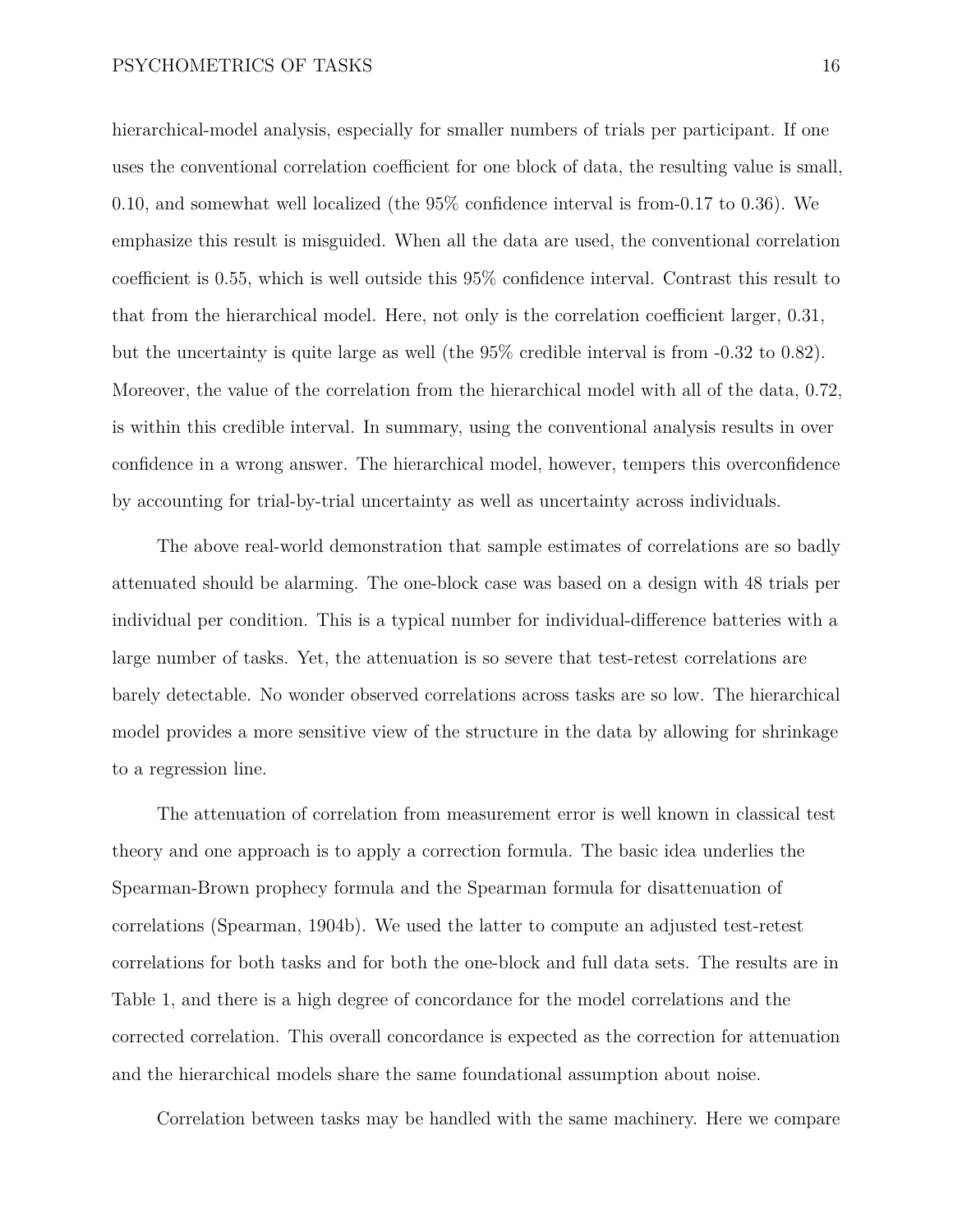Stroop task performance to flanker task performance. Each of Hedge et al's participants participated in both tasks. To correlate tasks, we combined data across sessions and fit the model where *j* indexes task rather than session. The results are shown in Figure [4.](#page-39-0) As can be seen, there appears to be no correlation. Inference about the lack of correlation will be made in the next section where model comparison is discussed.

#### **Model Comparison**

The above analyses were focused on parameter estimation. Model-based estimation provided here are portable analogs to sample-based measures of effect size, reliability, and correlation. The difference is that they account for variation at the trial level, and consequently, may be ported to designs with varying numbers of trials.

Researchers, however, are often interested in stating evidence for theoretically meaningful propositions. In the next section, we describe a set of theoretically meaningful propositions and their model implementation. Following this, we present a Bayes factor method for model comparison.

### **Theoretical Positions and Model Implementation**

When assessing the relationship between two tasks, the main target is the true latent correlation in the large-trial limit. There are two opposing theoretically important positions: 1. that there is no correlation; and 2. there is full correlation. A lack of true correlation indicates that the two tasks are measuring independent psychological processes or abilities. Likewise, if there is full correlation, then the two tasks are measuring the same psychological processes or abilities.

In the preceding section, we presented an estimation model, which we now call the *general model*. The critical specification is that of  $\theta_{ij}$ , the individual-by-task effect. We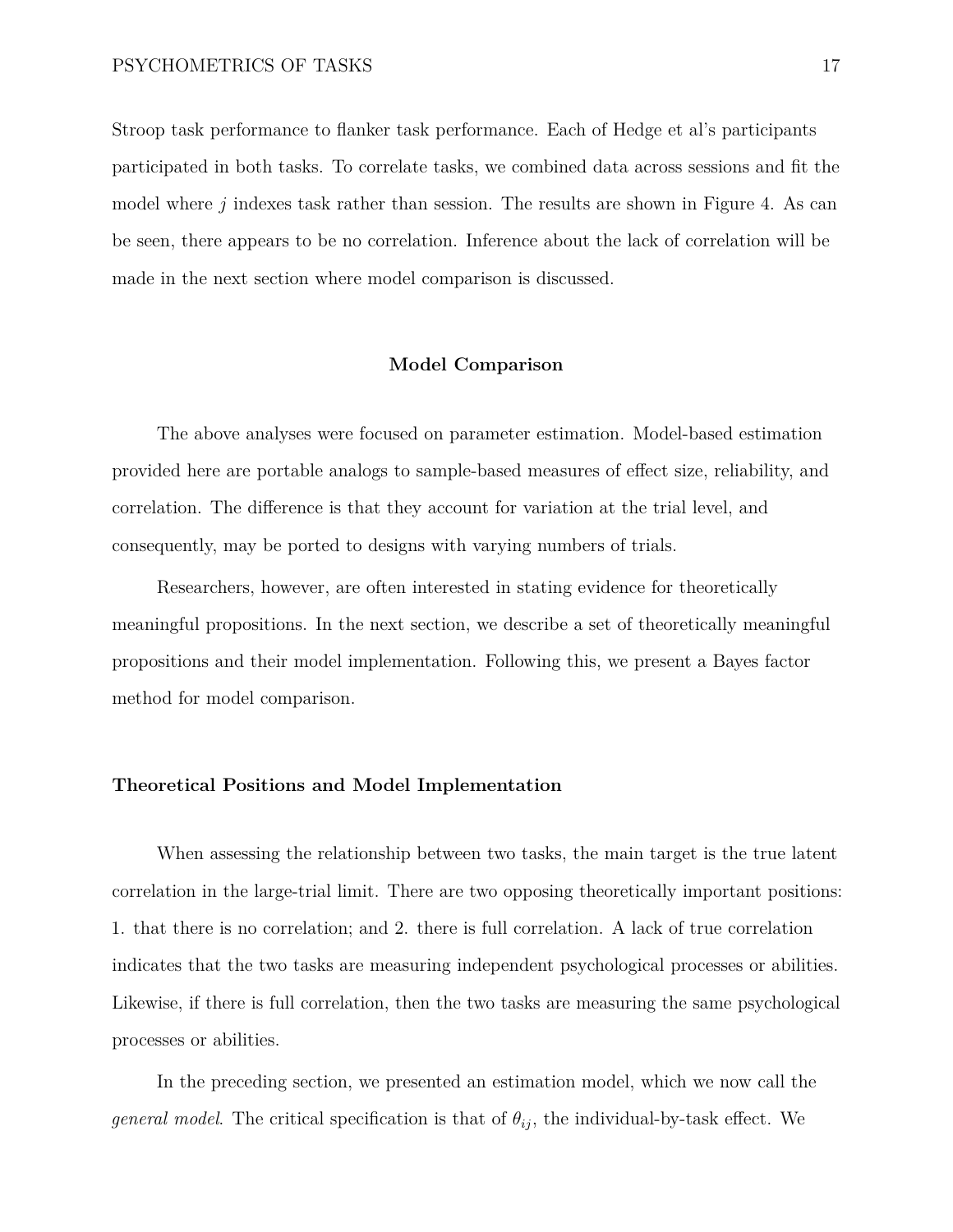modeled these as:

$$
\mathcal{M}_g: \quad \theta_{ij} = \nu_j + \omega_i + u_j \gamma_i,
$$

$$
\omega_i \sim \text{Normal}(0, \sigma_\omega^2),
$$

$$
\gamma_i \sim \text{Normal}(0, \sigma_\gamma^2),
$$

where  $u = (-1, 1)$  for the two tasks. In this model, the correlation among an individuals reflects the variability of  $\omega$  and  $\gamma$ . All values of correlation on the open interval (-1,1) are possible. Full correlation is not possible, and there is no special credence given to no correlation. To represent the two theoretical positions we develop alternative models on *θij*.

A no-correlation model is given by putting uncorrelated noise on  $\theta_{ij}$ :

$$
\mathcal{M}_0: \quad \theta_{ij} \sim \text{Normal}(\nu_j, \sigma_\theta^2).
$$

The no-correlation and the general models provide for different constraints. The general model has regularization to a regression line reflected by the balance of the variabilities of  $\omega$  and  $\gamma$ . The no-correlation has regularization to the point  $(\nu_1, \nu_2)$ .

A full correlation model is given by simply omitting the *γ* parameters in the general model.

$$
\mathcal{M}_1: \quad \theta_{ij} = \nu_j + \omega_i,
$$

$$
\omega_i \sim \text{Normal}(0, \sigma_\theta^2)
$$

Here, there is a single random parameter,  $\omega_i$ , for both tasks per individual. In the full-correlation model, regularization is to a line with a slope of 1.0.

#### **Bayes Factor Analysis**

We use the Bayes factor (Edwards, Lindman, & Savage, 1963; Jeffreys, 1961) to measure the strength of evidence for the three models. The Bayes factor is the probability of the observed data under one model relative to the probability of the observed data under a competitor model.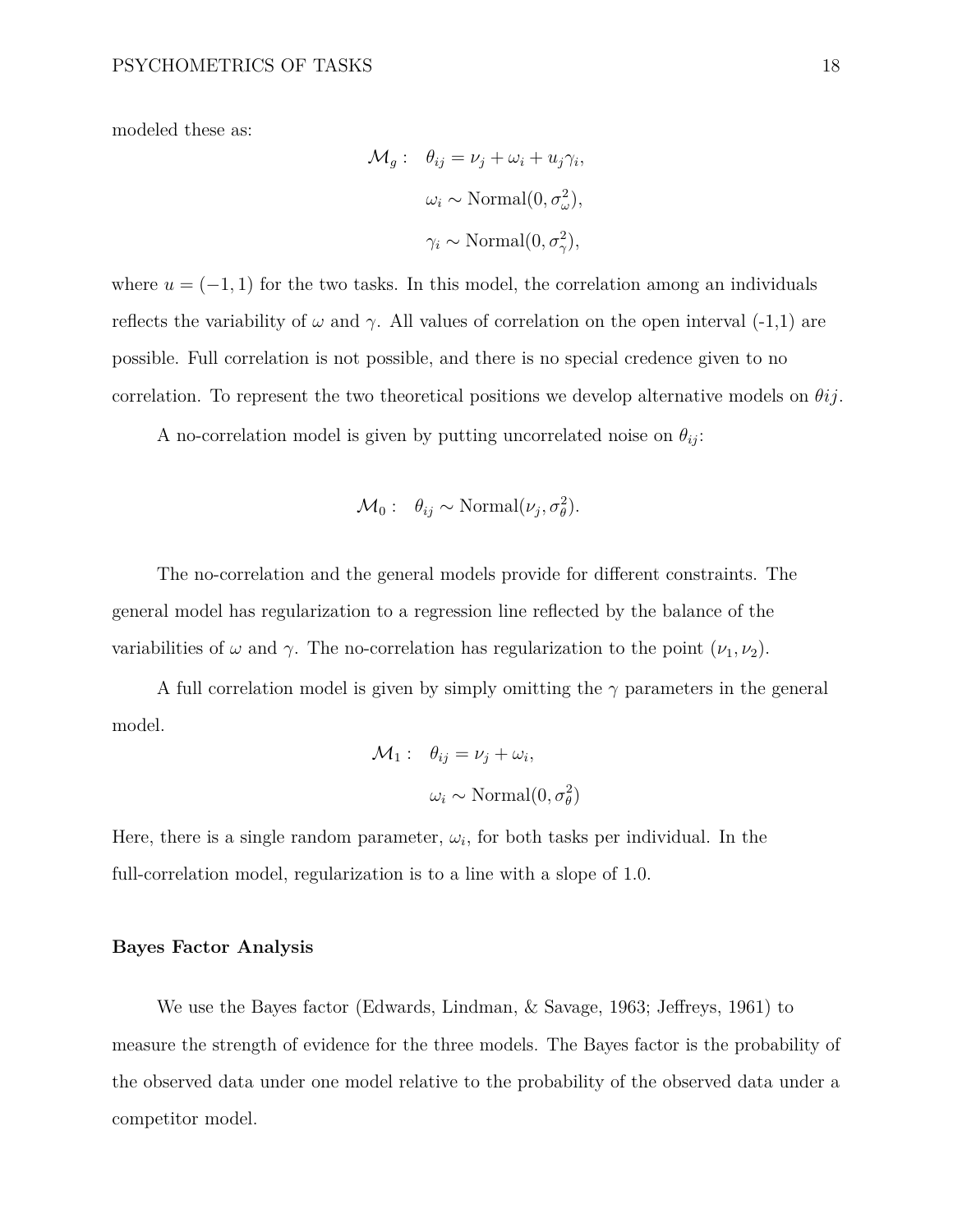Table [2](#page-34-0) shows the Bayes factor results for the Stroop and flanker task data sets from Hedge et al. (2018). The top two rows are for the Stroop and flanker data, and the correlation being tested is the test-retest reliability. The posterior mean of the correlation coefficients are 0.72 and 0.68, for the Stroop and flanker tasks, respectively. The Bayes factors confirm that there is ample evidence that the correlation is neither null nor full. Hence, we may conclude that there is indeed some though not a lot of added variability between the first and second sessions in these tasks. The next row shows the correlation between the two tasks. Here, the posterior mean of the correlation coefficient is -0.06 and the Bayes factors confirm that the no-correlation model is preferred. The final row is a demonstration of the utility of the approach for finding dimension reductions. Here, we split the flanker task data in half by odd and even trials rather than by sessions. We then submitted these two sets to the model, and calculated the correlation. It was quite high of course, and the posterior mean of the correlation was 0.82. The Bayes factor analysis concurred, and the full-correlation model was favored by 31-to-1 over the general model, the nearest competitor.

The Appendix provides the prior settings for the above analyses. It also provides a series of alternative settings for assessing how sensitive Bayes factors are to reasonable variation in priors. With these alternative settings, the Bayes factors attain different values. Table [3](#page-35-0) in the Appendix shows the range of Bayes factors corresponding to these alternative settings. This table provides context for understanding the limits of the data and the diversity of opinion they support.

## **General Discussion**

In this paper we examined classical test theory analysis of experimental tasks. The main difficulty in classical analysis occurs when researchers aggregate across trials to form individual-by-task scores. We recommend that researchers avoid this aggregation. If aggregated scores are used as input, then conventional sample measures are not interpretable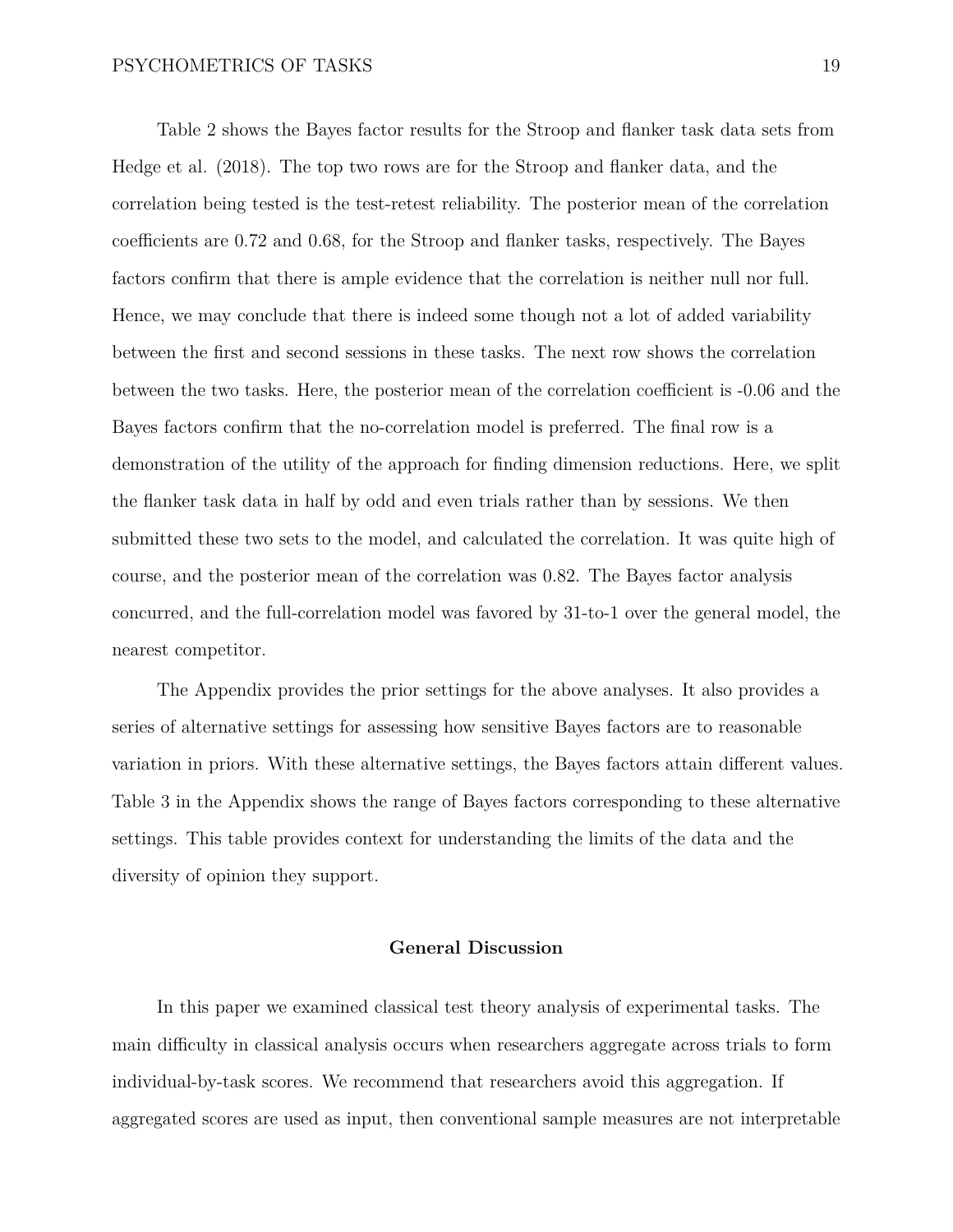without correction because they estimate quantities contaminated by removable trial-by-trial variation. With this contamination, effect sizes, reliabilities, and correlations are too low, sometimes dramatically so. We advocate applying hierarchical models to the trial level to remove trial-by-trial variation. Concepts such as effect size, reliability, and correlation are portable when defined in the asymptotic limit of unbounded trials per individual. In the current models, performance in these asymptotic limits are explicit model parameters.

With this development, it is possible to assess whether observed low correlations across tasks reflect low reliability or a true lack of association. We examine this problem for the Stroop and flanker task data reported in Hedge et al. (2018). We find that there is relatively high test-retest reliability for both tasks. This high reliability allows for the interpretation of the correlation between Stroop and flanker tasks. There is direct evidence for a null correlation.

Individual-difference researchers are intimately familiar with mixed linear models, and these are used regularly to decompose variability. Adding one additional level, the trial level, is conceptually trivial and computationally straightforward. Indeed, modeling at this level is common in high-stakes testing (IRT, Lord & Novick, 1968), cognition (Lee & Webb, 2005; Rouder & Lu, 2005), and linguistics (Baayen et al., 2002). In the Appendix, we show how the nWayAOV function in the BayesFactor package may be used for implementation.

#### **Models vs. Corrections**

One of the promising results here is that existing corrections for measurement noise yield similar results to hierarchical modeling. This is not surprising as these corrections are based on the same assumptions about noise. Yet, we believe that researchers should invest in modeling even though correction formulas are much easier to implement in practice. Here is why: First, correction yields a point estimate of the true latent value without a sense of uncertainty. Model-based point estimates, like the ones presented here, often come with a measure of uncertainty. Second, models may be compared to answer questions about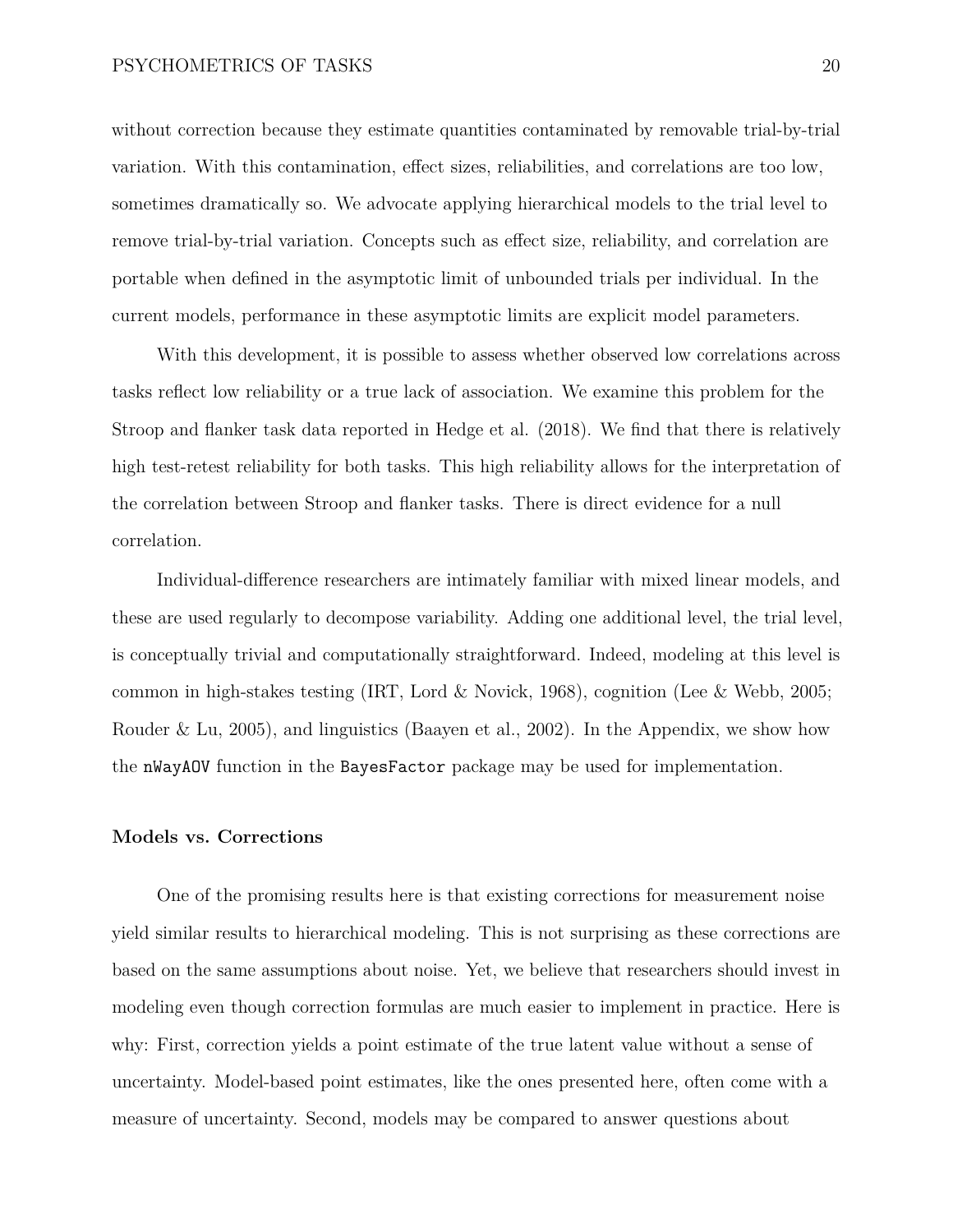whether the correlation is zero, one, or intermediary. Corrections offer no such inferences. Third, models may be extended to represent more complex structure in data. We know of no comparable correction for measurement noise in say factor analysis. Fourth, and most importantly, modeling provides for a deeper and more nuanced understanding of structure in data. Knowing how models represent structure and how data influences model-based conclusions allows researchers to add value in addressing theoretically-important substantive issues in a way that correction procedures cannot.

#### **More Advanced Task Models**

The field of individual differences has moved far beyond the consideration of two tasks or instruments. The field is dominated by multivariate, latent-variable models including factor models, structural equation models, state-space models, and growth models (e.g., Bollen, 1989). When task scores are used with these advanced models, the results are importable and, consequently, difficult to interpret unless trial-by-trial variation is modeled. A critical question is whether the hierarchical models specified here extend well beyond two tasks. The generalization, at least for estimation, is straightforward. Bayesian development of latent variable models is a burgeoning field (Lee, 2007). Moreover, because Bayesian analysis explicitly allows for conditional rather than marginal expressions, adding covariance models is conceptually straightforward. Computational issues have been well explored, and general-purpose packages such as Stan (Carpenter et al., 2017) and JAGS (Plummer, 2003) are well suited to developing advanced latent variable models that account for trial-by-trial variation.

Although some forms of analysis are straightforward in Bayesian latent-variable modeling, Bayes-factor model comparison is not among these. Developing Bayes factors for complicated mixed models is certainly timely and topical, but the computational issues may be difficult. As a result, there is much work to be done if one wishes to state the evidence for theoretically motivated constraints on covariation across several tasks.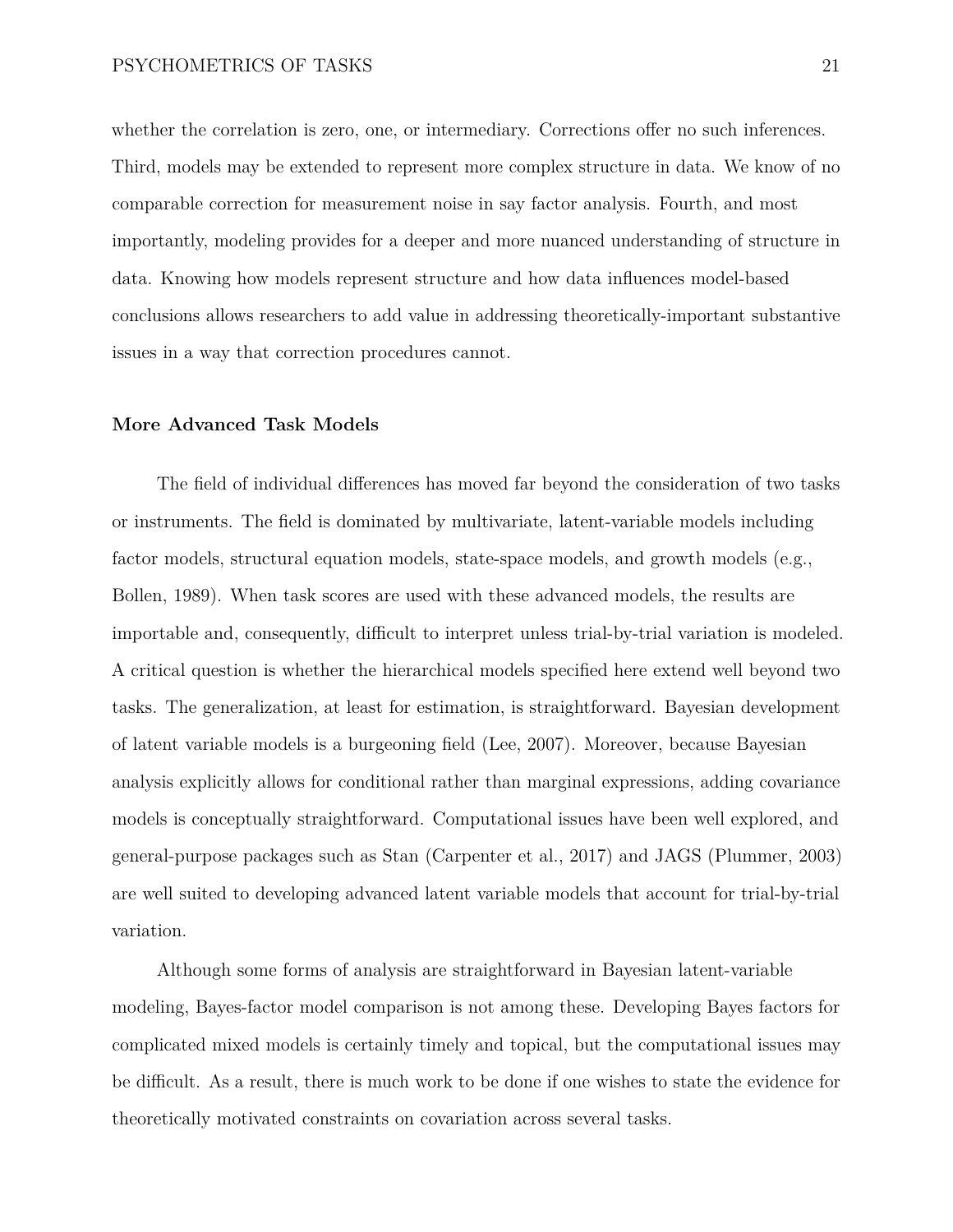# **A Caveat**

In the beginning of this paper, we asked if low correlations reflect statistical considerations or substantive considerations. The answer here, with a large data set, is that there is a substantive claim. We state evidence for a lack of correlation across Stroop and flanker tasks. That said, we should not understate the statistical considerations.

We suspect there is less true individual variability in many tasks than has been realized, and apparent variability comes more from the trial level than from true individual differences. Consider a typical priming task. Trials in these tasks take about 500 ms to complete, and a large effect is about 50 ms. If the average is 50 ms, how much could individuals truly vary? The answer, we believe, is "not that much," especially if we assume that no individual has true negative effects (Haaf & Rouder, 2017; Rouder & Haaf, 2018). Indeed, we have analyzed the observed and true (latent) variation across individuals in several tasks (Haaf & Rouder, 2017, 2018). Observed variation is usually on the order of 100s of milliseconds. Yet, once trial-by-trial variation is modeled, individuals' true values vary from 10 ms to 40 ms. For such a narrow range, accurate understanding of individuals would require estimating each individual's effect to within a few milliseconds. Even the hierarchical models we advocate cannot mitigate this fact; if there is too little resolution then the posterior reliabilities and correlations will not be well localized. Obtaining the requisite level of resolution to study individual differences in these tasks may requires several hundred trials per individual per condition, and perhaps this design choice may prove more critical than collecting from hundreds of individuals.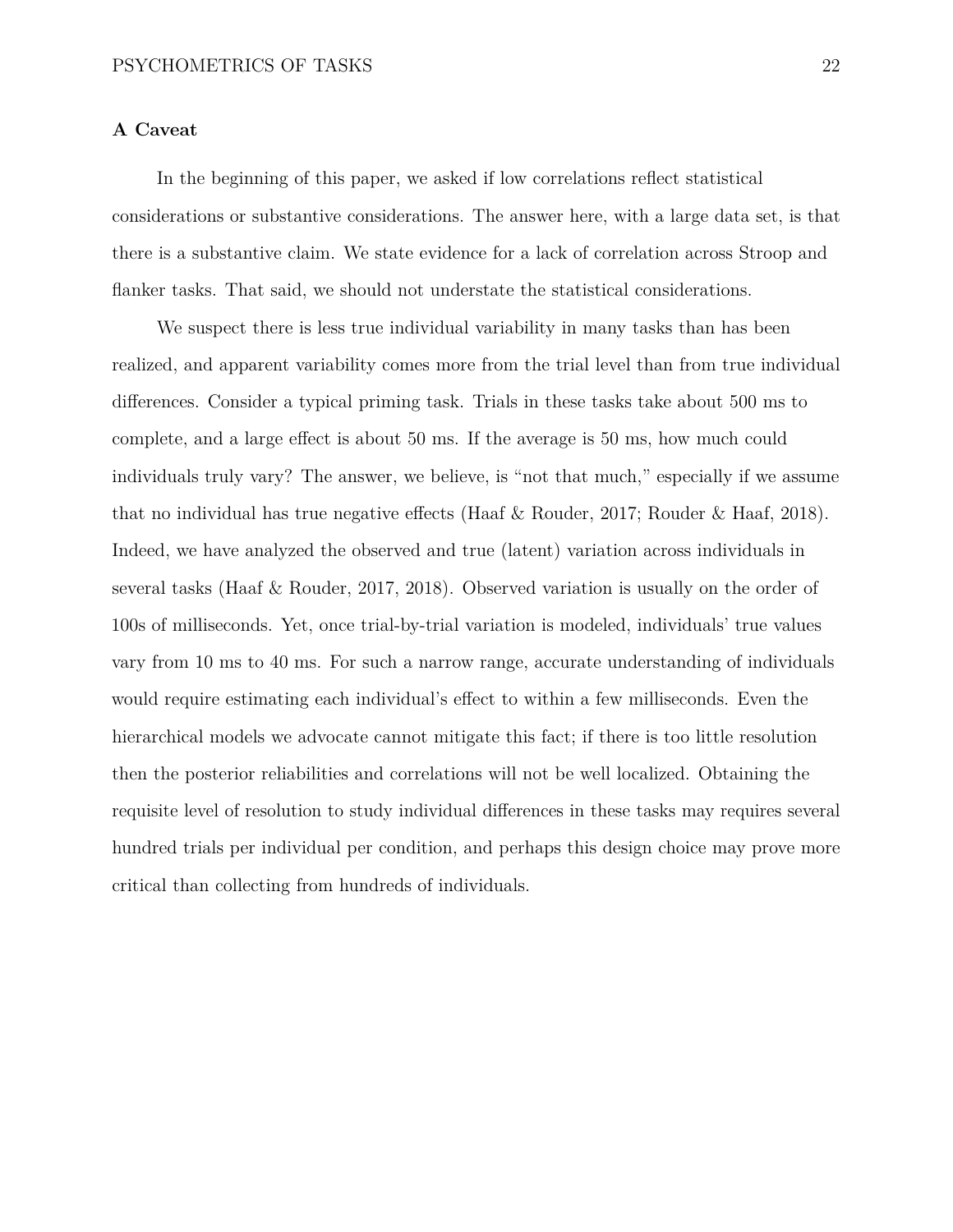# **Appendix**

### **Model Specification**

**The One-Task Model.** The model of data for a single task is given by:

$$
Y_{ik\ell}|\alpha_i, \theta_i, \sigma^2 \stackrel{\text{ind}}{\sim} \text{Normal}(\alpha_i + x_k \theta_i, \sigma^2),
$$

where  $i, k$ , and  $\ell$  respectively index individual, condition, and replicate, and and where  $x_1 = -1/2$ , and  $x_2 = 1/2$ . Models on  $\alpha_i$  and  $\theta_i$  are

$$
\alpha_i | \mu_\alpha, \sigma_\alpha^2 \stackrel{\text{iid}}{\sim} \text{Normal}(\mu_\alpha, \sigma_\alpha^2),
$$
  

$$
\theta_i | \mu_\theta, \sigma_\theta^2 \stackrel{\text{iid}}{\sim} \text{Normal}(\mu_\theta, \sigma_\theta^2),
$$

We use a *g*-prior specification for variance components (Zellner & Siow, 1980,Zellner (1986)), These priors have become popular for linear models [Liang, Paulo, Molina, Clyde, and Berger (2008),Rouder:etal:2012a]. Let  $g_{\alpha} = \sigma_{\alpha}^2/\sigma^2$  and  $g_{\theta} = \sigma_{\theta}^2/\sigma^2$ . Then:

$$
\pi(\mu_\alpha, \sigma^2) \propto 1/\sigma^2,
$$

and

$$
\mu_{\theta} \sim \text{Normal}(0, g_{\mu_{\theta}} \sigma^2),
$$
  
\n $g_{\alpha} \sim \text{inverse-}\chi^2(1, r_{\alpha}^2),$   
\n $g_{\theta} \sim \text{inverse-}\chi^2(1, r_{\theta}^2),$   
\n $g_{\mu_{\theta}} \sim \text{inverse-}\chi^2(1, r_{\mu_{\theta}}^2),$ 

where inverse- $\chi^2(a,b)$  is a scaled inverse chi-squared distribution with *a* degrees-of-freedom and a scale of *b* (see Gelman, Carlin, Stern, & Rubin, 2004). The inverse- $\chi^2$  prior on *g* is a popular choice because it is computationally convenient and leads to posteriors with desirable objective Bayes properties [Berger (2006[\);@Liang:](mailto:;@Liang)etal:2008;Rouder:etal:2012].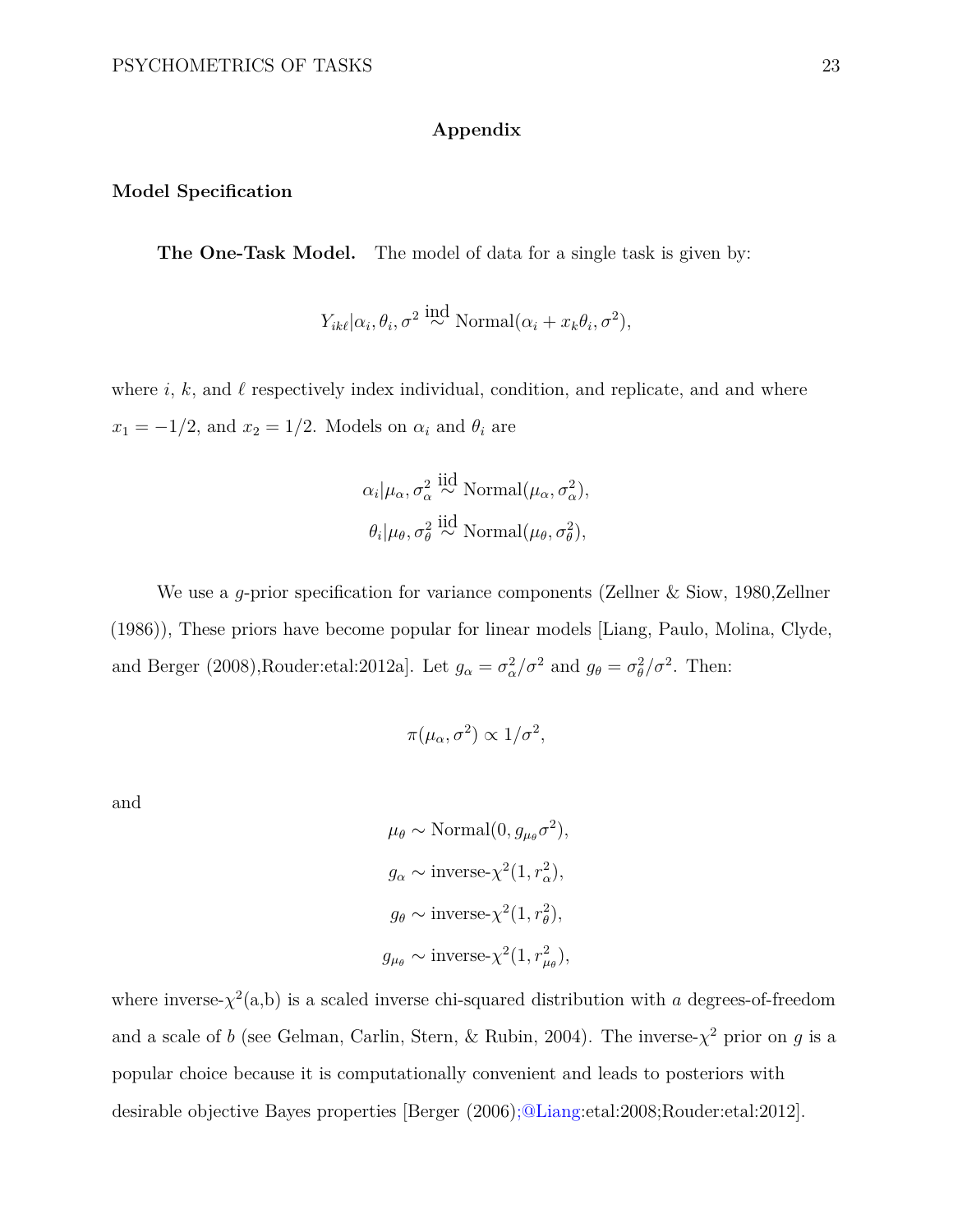**The Two-Task Model.** The model of data for two task is given by:

$$
Y_{ik\ell}|\alpha_{ij}, \theta_{ij}, \sigma^2 \stackrel{\text{ind}}{\sim} \text{Normal}(\alpha_{ij} + x_k \theta_{ij}, \sigma^2),
$$

where *j* indexes the task. Models on  $\alpha_{ij}$  and  $\theta_{ij}$  are

$$
\alpha_{ij} \stackrel{\text{iid}}{\sim} \text{Normal}(\mu_\alpha, g_\alpha \sigma^2),
$$

and

$$
\theta_{i1}|\nu_1, \omega_i, \gamma_i = \nu_1 + \omega_i - \gamma_i,
$$
  

$$
\theta_{i2}|\nu_2, \omega_i, \gamma_i = \nu_2 + \omega_i + \gamma_i.
$$

Models on  $\nu_k$ ,  $\omega_i$  and  $\gamma_i$  are

$$
\nu_k | g_{\nu}, \sigma^2 \stackrel{\text{iid}}{\sim} \text{Normal}(0, g_{\nu} \sigma^2)
$$

$$
\omega_i | g_{\omega} \sigma^2 \stackrel{\text{iid}}{\sim} \text{Normal}(0, g_{\omega} \sigma^2),
$$

$$
\gamma_i | g_{\gamma}, \sigma^2 \stackrel{\text{iid}}{\sim} \text{Normal}(0, g_{\gamma} \sigma^2).
$$

Priors on

$$
g_{\nu} \sim \text{inverse-}\chi^2(1, r_{\nu}^2),
$$
  
\n $g_{\omega} \sim \text{inverse-}\chi^2(1, r_{\omega}^2),$   
\n $g_{\gamma} \sim \text{inverse-}\chi^2(1, r_{\gamma}^2),$ 

#### **Prior settings**

The above models are estimated in the Bayesian framework, and as such, priors are placed on parameters. The critical settings are for the scale parameters  $r_{\alpha}$ ,  $r_{\theta}$ ,  $r_{\mu_1 heta}$ ,  $r_{\nu}$ ,  $r_{\omega}$ , and  $r<sub>\gamma</sub>$  In this section, we justify our choices for these settings. In the next section, we discuss how the choices affect analysis.

As substantive scientist we have background knowledge of how variable effects tend to be in comparable experiments. In a typical Stroop or flanker experiment, the trial-to-trial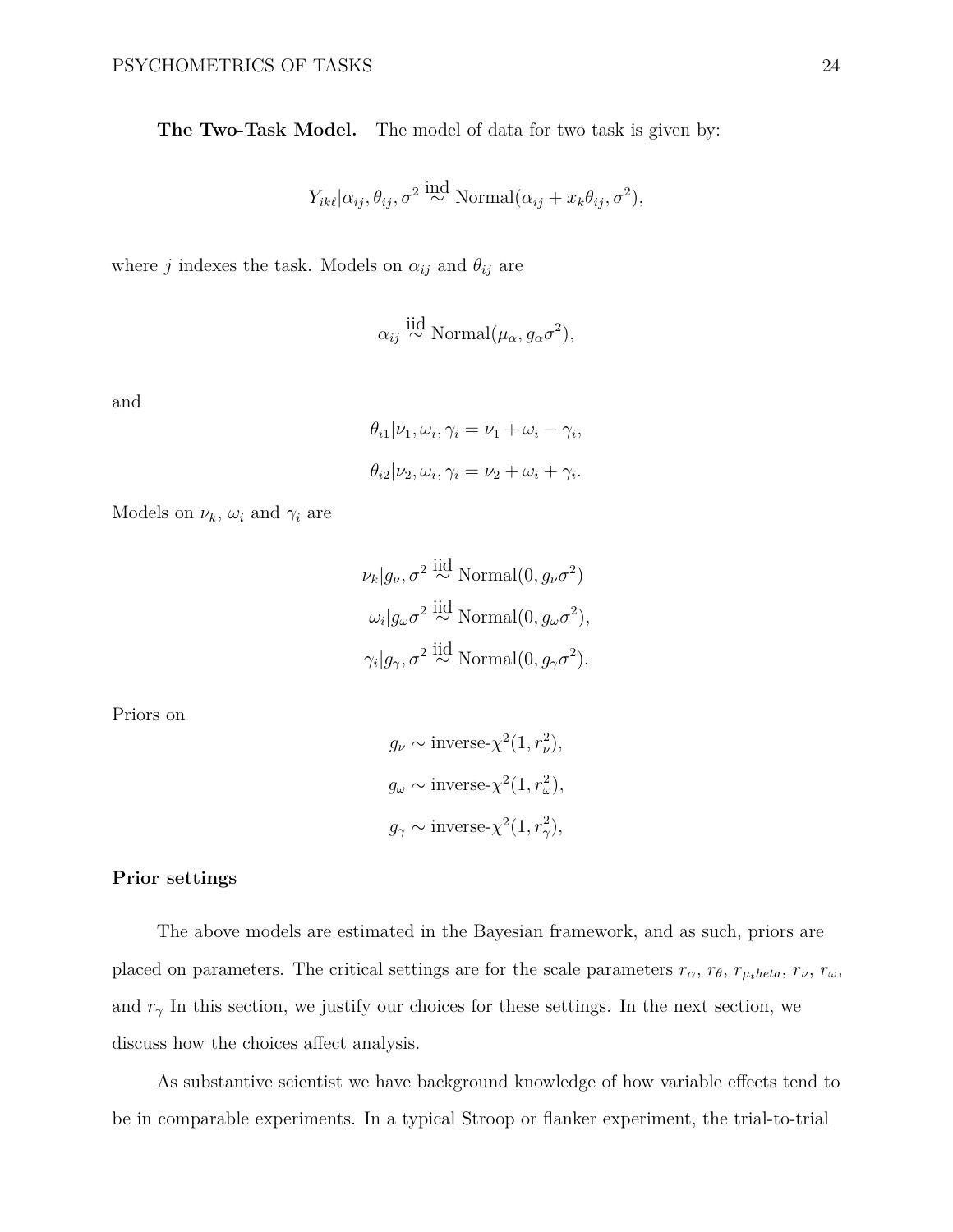#### PSYCHOMETRICS OF TASKS 25

standard deviation is somewhere around 200 ms to 300 ms. Hedge et al. (2018) had particularly fast and error prone responses in their data set, and as a result, we take the 200 ms value to help set prior scale constants. In our experience people also vary about this much, that is, in ordinary response time experiments, that variation of people is on the order of a few hundred milliseconds. We set  $r_\alpha = 1$  to reflect that the expected trial-to-trial variation and expected variation across people on over response time is about the same size.

A healthy Stroop or flanker effect here would be about 50 ms, or 0.25 of the trial-to-trial standard deviation. Hence, we set The next question is how much do we think people could possible vary in each task. We chose 33.33 ms or  $r_{\theta} = 0.17$  of the trial-to-trial standard deviation, and this value was used in both the full correlation and no correlation models. This value reflects our belief that nobody has negative true Stroop of flanker effects, and therefore, the overall size of the effect, 50 ms, limits the possible size of the variability. To set *r<sup>ω</sup>* and *rγ*, we equated the bivariate variances between the general model and no correlation model and chose  $r<sub>\gamma</sub>$  to be 0.67 of  $r<sub>\omega</sub>$ . The reason we chose this ratio is that we *a priori* expect some positive covariation across the tasks. With these choices, the value of  $r_{\omega}$ =0.14 and the value of  $r_{\gamma}$ =0.10.

Figure [5A](#page-40-0) shows the prior on standard deviations  $\sigma_{\theta}$ ,  $\sigma_{\omega}$  and  $\sigma_{\gamma}$  based on these choices. As can be seen, although the priors have scales, their flexibility comes from their slow, fat right tails.

The next panel, Figure [5B](#page-40-0) shows how these choices specify a prior over correlation, *ρ*, in the general model. The distribution is *u*-shaped which is reasonable for priors on bounded spaces (Jaynes, 1986). The slight weight toward positive correlations reflects the choice that  $r_{\omega} > r_{\gamma}$ . Had these two settings been equal, then there would be no slight weight toward positive and negative values. If  $r_{\omega} < r_{\gamma}$ , the weight is toward negative values.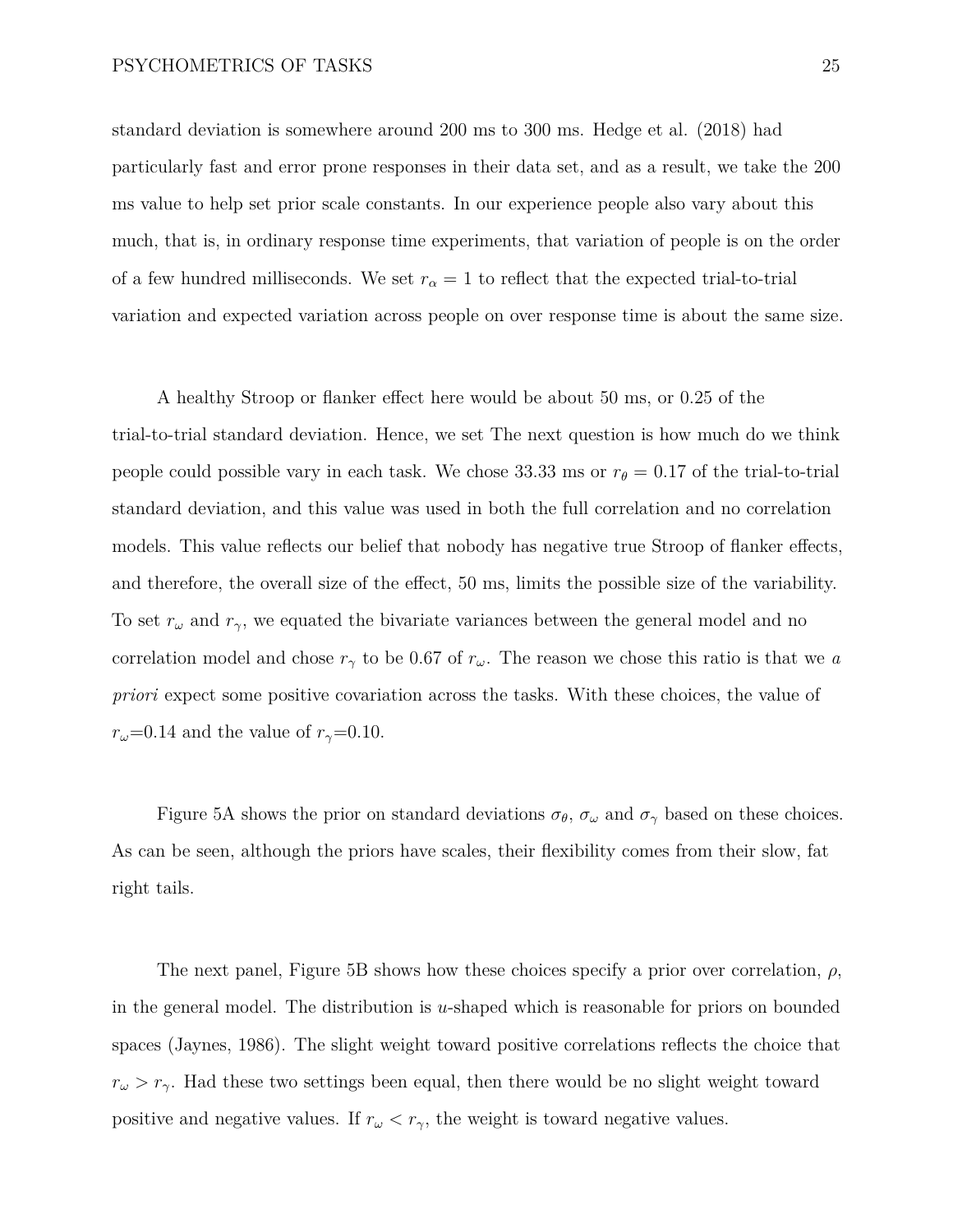#### **How To Analyse The Model**

We analyzed the above models in the BayesFactor package (Morey & Rouder, 2015) in the R environment. This package provides for the analysis of a wide variety of ANOVA and regression models. It has been a key infrastructure component of the increasing popularity of Bayes factor model comparison in psychological science, and serves as the back end computational engine in JASP (Love et al., 2015). One of the key advantages here is that BayeFactor implements the *g*-prior set up, and this fact makes using it simple. The critical function for analysis is the function nWayAOV() (documentation available at [https:](https://www.rdocumentation.org/packages/BayesFactor/versions/0.9.12-4.2/topics/nWayAOV) [//www.rdocumentation.org/packages/BayesFactor/versions/0.9.12-4.2/topics/nWayAOV\)](https://www.rdocumentation.org/packages/BayesFactor/versions/0.9.12-4.2/topics/nWayAOV) This function outputs posterior distributions for all parameters and a Bayes factor model comparison statistic. The inputs to it are the data, the models defined by a design matrix, and the *g*-prior scale settings.

As mentioned previously, this paper and all the code needed for analysis and graphs are available at [https://github.com/PerceptionAndCognitionLab/ctx-reliability.](https://github.com/PerceptionAndCognitionLab/ctx-reliability) The heart of our code is at [share/lib.R.](https://github.com/PerceptionAndCognitionLab/ctx-reliability/blob/public/share/lib.R) The R script contains functions for loading Hedge et al's data and cleaning it. The function design1Session sets up a design matrix for the single-task model for inputted data. The function est1Session then returns the model-based estimates for the specified prior settings. The functions for two tasks work similarly.

### **Sensitivity to Prior Specification**

When performing parameter estimation, the above models are rather robust to the choice of prior form and prior settings. The reason is simple, the priors are rather diffuse and the sample sizes in the data sets are quite large. Changes in the scale settings has minimal effects on the posterior distributions of the parameters.

The influence of the prior settings is more relevant for model comparison, and the Bayes factor values are dependent on prior specification. A few points of context are helpful in understanding this dependence. It seems reasonable to expect that if two researchers run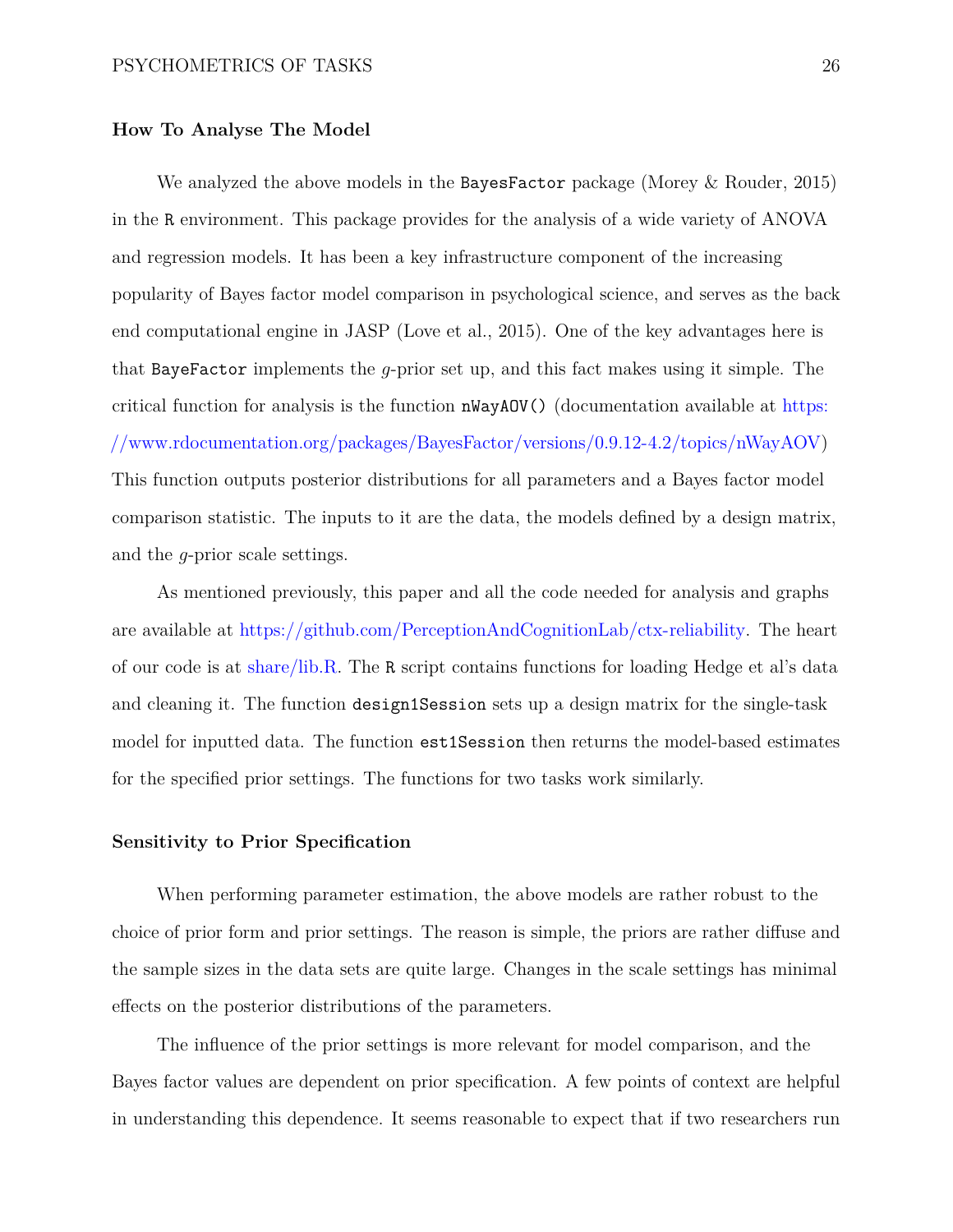the same experiment and obtain the same data, then they should reach similar conclusions. To meet this expectation, many Bayesian analysts actively seek to minimize this dependence by picking likelihoods, prior parametric forms, and heuristic methods of inference so that variation in prior settings have minimal influence (Aitkin, 1991; Gelman & Shalizi, 2013; Kruschke, 2014; Spiegelhalter, Best, Carlin, & Linde, 2002). In the context of these views, the dependence of prior settings on inference is viewed negatively; not only is it something to be avoided, it is a threat to the validity of Bayesian analysis.

We reject this expectation that minimization of prior effects is necessary or even laudable. Rouder, Morey, and Wagenmakers (2016) argue that the goal of analysis is to add value by searching for theoretically-meaningful structure in data. Vanpaemel (2010) and Vanpaemel and Lee (2012) provide a particularly appealing view of the prior in this light. Accordingly, the prior is where theoretically important constraint is encoded in the model. When different researchers use different priors, they are testing different theoretical constraints, and not surprisingly, they will reach different opinions about the data. Rouder et al. (2016) argue that this variation is not problematic in fact it should be expected and seen positively. Methods that are insensitive to different theoretical commitments are not very useful. Rouder et al. (2016) recommend that so long as various prior settings are justifiable, the variation in results should be embraced as the legitimate diversity of opinion. When reasonable prior settings result in conflicting conclusions, we realize the data do not afford the precision to adjudicate among the positions.

The critical prior specifications in the models are the settings  $r_{\theta}$ ,  $r_{\omega}$ , and  $r_{\gamma}$ . How does the Bayes factor change if we make other reasonable choices? Let's start by noting that about a 50 ms effect is reasonably expected. We cannot imagine individual variation being so large as to have a standard deviation much greater than this value. If say the true value of  $\sigma_{\theta}$  was 50 ms, it would imply that 14% of individuals have true negative Stroop or flanker effects, which seems implausible. Likewise, we cant imagine variation being smaller than say 10 ms across people. These values, 10 ms and 50 ms, inform a bracket of reasonable settings for *rθ*.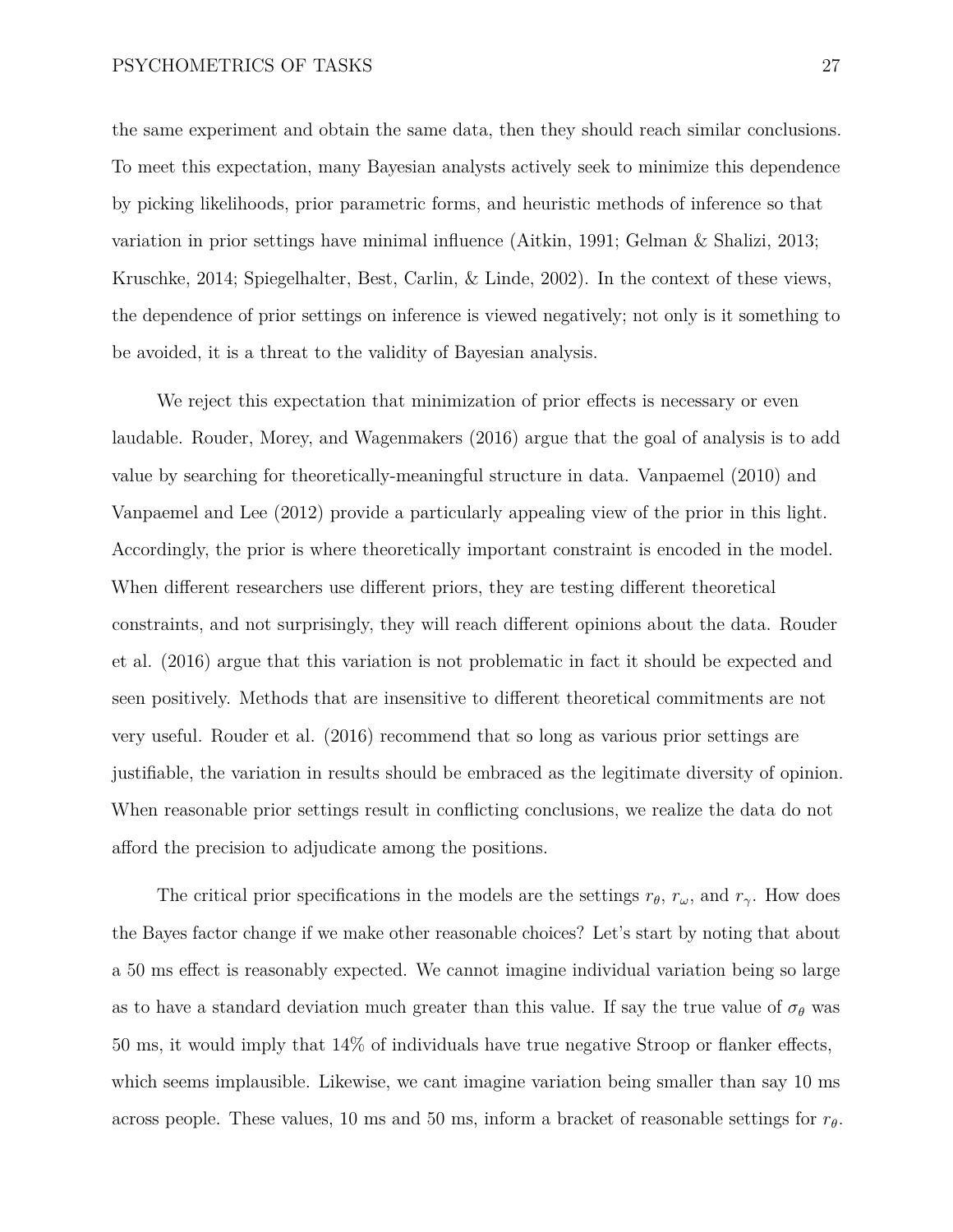The same approach works for finding reasonable ranges for the ratio of  $r_\gamma/r_\omega$ . The chosen value was 0.67 meaning that mildly positive correlations were expected. We think a reasonable range for this ratio is from a high value of 1.0 to a low value of 1/3. The value of 1.0 corresponds to as great a chance of negative correlation as positive, which is the bottom limit on the possible reasonable ranges of correlation for tasks that purportedly tap the same underlying construct. The value of 1/3 sets a lofty expectation of positive correlation. We cannot imagine settings greater than or less than these values would be reasonable for the general model.

Table [3](#page-35-0) shows how variation in prior settings resulted variation of the Bayes factors. The first three columns show the settings for  $r_{\theta}$ ,  $r_{\omega}$ , and  $r_{\gamma}$ . The next two columns show Bayes factors for the winning model for two cases. The first is the correlation between the Stroop and flanker task, and the Bayes factor is by how much the null-correlation model is preferred over the general model. The second is the correlation among even and odd trials in the flanker task, and the Bayes factor is by how much the full-correlation model is preferred over the general model. As can be see, the prior settings do matter. Take the correlation between the Stroop and flanker tasks. The null correlation model wins in all cases, but the value ranges from about 5-to-1 to about 11-to-1 over the general model. These are relatively stable results bolstering the claim that there is evidence for a lack of correlation. For the high reliability case, the full correlation model wins in all cases, but the Bayes factor values are quite variable, from 3-to-1 to 176-to-1. Here we are less comfortable because the evidence is more dependent on prior assumptions. Had we taken a larger bracket, the model preferences may have even reversed. While we may favor a full correlation model, that preference should be tempered by these sensitivity analyses.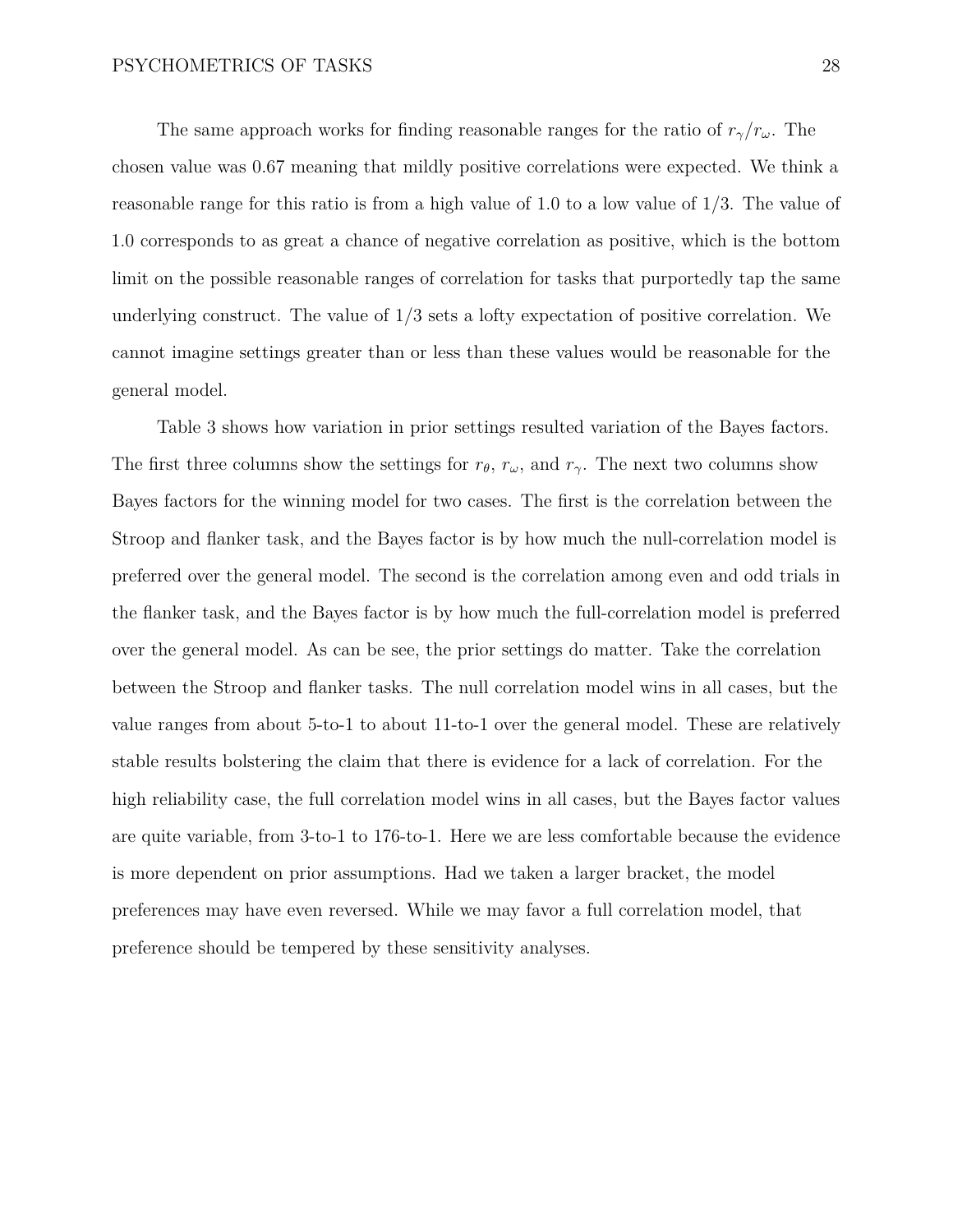## **References**

- Aitkin, M. (1991). Posterior Bayes factors. *Journal of the Royal Statistical Society. Series B (Methodological)*, *53* (1), 111–142. Retrieved from <http://www.jstor.org/stable/2345730>
- Baayen, R. H., Tweedie, F. J., & Schreuder, R. (2002). The subjects as a simple random effect fallacy: Subject variability and morphological family effects in the mental lexicon. *Brain and Language*, *81*, 55–65.
- Berger, J. O. (2006). The case for objective Bayesian analysis. *Bayesian Analysis*, *1*, 385–402.
- Bollen, K. A. (1989). *Structural equations with latent variables*. Wiley.
- Carpenter, B., Gelman, A., Hoffman, M. D., Lee, D., Goodrich, B., Bettencourt, M., . . . Riddell, A. (2017). Stan: A probabilistic programming language. *Journal of Statistical Software*, *76*.
- Edwards, W., Lindman, H., & Savage, L. J. (1963). Bayesian statistical inference for psychological research. *Psychological Review*, *70*, 193–242. Retrieved from <http://dx.doi.org/10.1037/h0044139>
- Efron, B., & Morris, C. (1977). Stein's paradox in statistics. *Scientific American*, *236*, 119–127.
- Eriksen, B. A., & Eriksen, C. W. (1974). Effects of noise letters upon the identification of a target letter in a nonsearch task. *Perception & Psychophysics*, *16*, 143–149.
- Friedman, N. P., & Miyake, A. (2004). The relations among inhibition and interference control functions: A latent-variable analysis. *Journal of Experimental Psychology: General*, *133*, 101–135.
- Gelman, A., & Shalizi, C. R. (2013). Philosophy and the practice of Bayesian statistics. *British Journal of Mathematical and Statistical Psychology*, *66*, 57–64.

Gelman, A., Carlin, J. B., Stern, H. S., & Rubin, D. B. (2004). *Bayesian data analysis (2nd*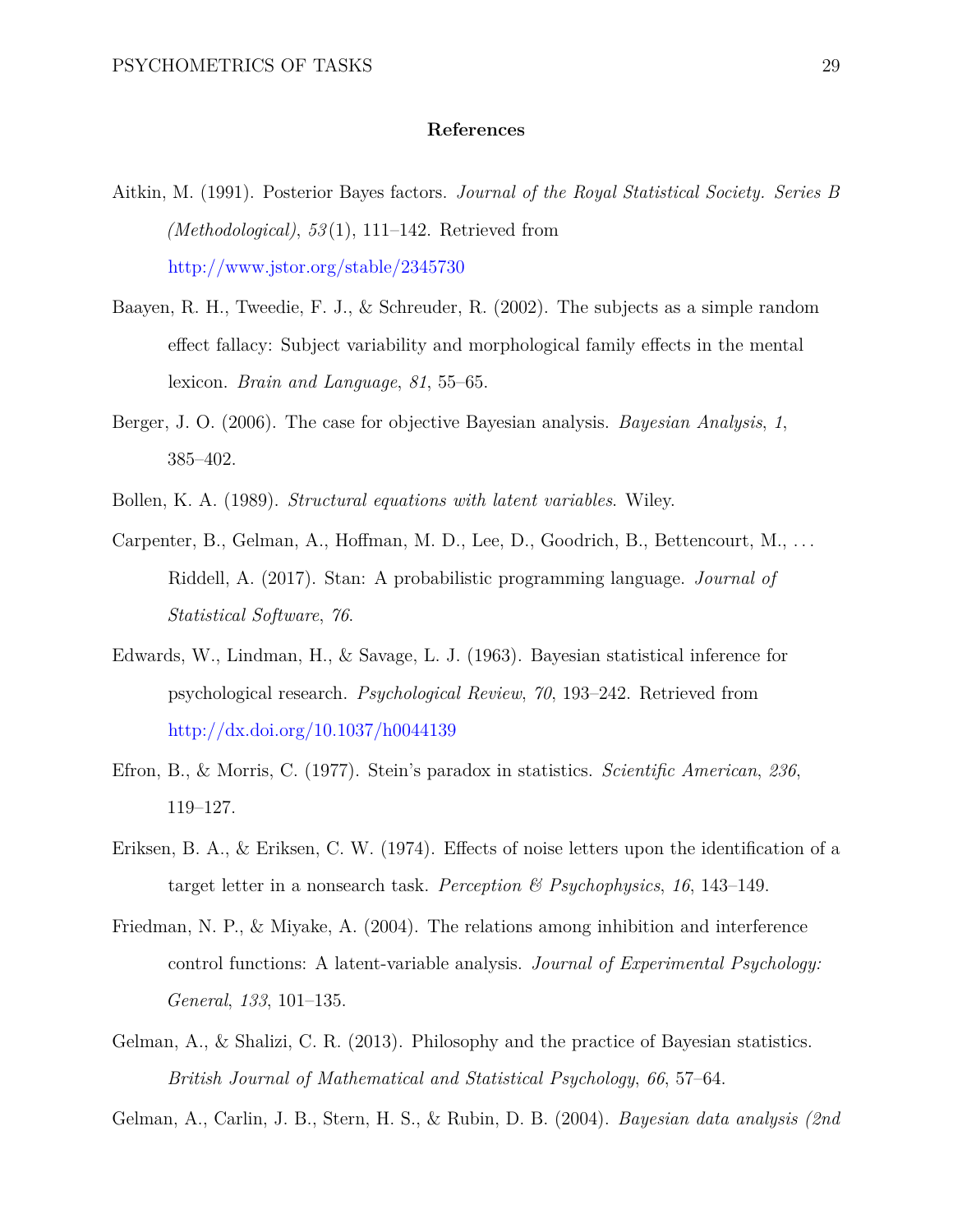*edition)*. London: Chapman; Hall.

- Green, S. B., Yang, Y., Alt, M., Brinkley, S., Gray, S., Hogan, T., & Cowan, N. (2016). Use of internal consistency coefficients for estimating reliability of experimental task scores. *Psychonomic Bulletin & Review*, *23* (3), 750–763.
- Haaf, J. M., & Rouder, J. N. (2017). Developing constraint in Bayesian mixed models. *Psychological Methods*, *22* (4), 779–798.
- Haaf, J. M., & Rouder, J. N. (2018). Some do and some don't? Accounting for variability of individual difference structures. *Psychonomic Bulletin and Review*. Retrieved from <https://psyarxiv.com/zwjtp/>
- Hedge, C., Powell, G., & Sumner, P. (2018). The reliability paradox: Why robust cognitive tasks do not produce reliable individual differences. *Behavioral Research Methods*.
- Ito, T. A., Friedman, N. P., Bartholow, B. D., Correll, J., Loersch, C., Altamirano, L. J., & Miyake, A. (2015). Toward a comprehensive understanding of executive cognitive function in implicit racial bias. *Journal of Personality and Social Psychology*, *108* (2), 187.
- James, W., & Stein, C. (1961). Estimation with quadratic loss. In *Proceedings of the fourth berkeley symposium on mathematical statistics and probability* (pp. 361–379 ,).
- Jaynes, E. (1986). Bayesian methods: General background. In J. Justice (Ed.), *Maximum-entropy and bayesian methods in applied statistics*. Cambridge: Cambridge University Press.
- Jeffreys, H. (1961). *Theory of probability (3rd edition)*. New York: Oxford University Press.
- Kruschke, J. K. (2014). *Doing bayesian data analysis, 2nd edition: A tutorial with r, jags, and stan*. Waltham, MA: Academic Press.
- Lee, M. D., & Webb, M. R. (2005). Modeling individual differences in cognition. *Psychonomic Bulletin & Review*, *12* (4), 605–621.
- Lee, S.-Y. (2007). *Structural equation modelling: A bayesian approach.* New York: Wiley.
- Lehmann, E. L., & Casella, G. (1998). *Theory of point estimation, 2nd edition*. New York: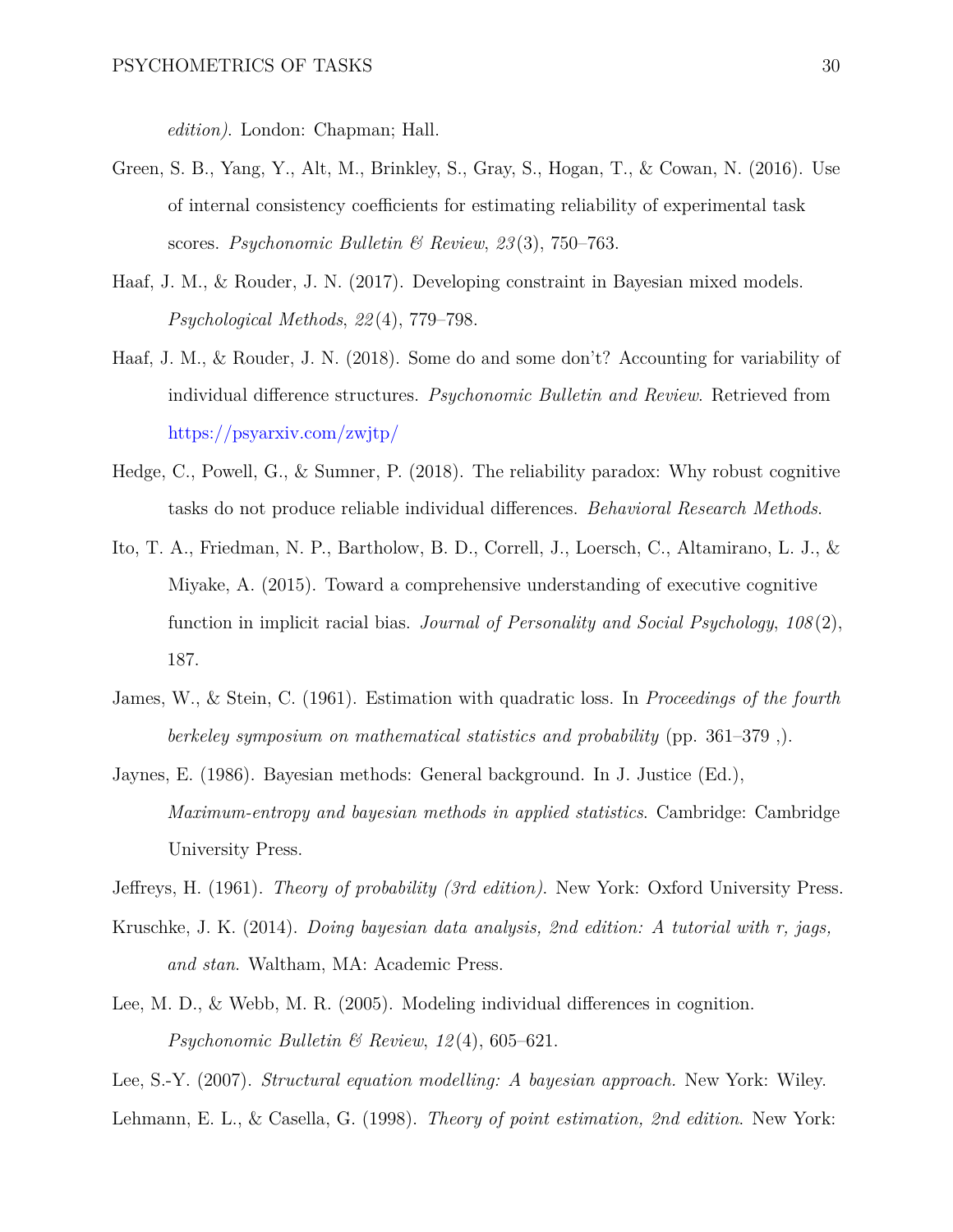Springer.

- Liang, F., Paulo, R., Molina, G., Clyde, M. A., & Berger, J. O. (2008). Mixtures of g-priors for Bayesian variable selection. *Journal of the American Statistical Association*, *103*, 410–423. Retrieved from <http://pubs.amstat.org/doi/pdf/10.1198/016214507000001337>
- Lord, F. M., & Novick, M. R. (1968). *Statistical theories of mental test scores*. Reading, MA: Addison-Wesley.
- Love, J., Selker, R., Verhagen, J., Smira, M., Wild, A., Marsman, M., ... Wagenmakers, E.-J. (2015). Software to sharpen your stats. *APS Observer*, *28*, 27–29.
- MacLeod, C. (1991). Half a century of research on the Stroop effect: An integrative review. *Psychological Bulletin*, *109*, 163–203.
- Morey, R. D., & Rouder, J. N. (2015). BayesFactor 0.9.12-2. Comprehensive R Archive Network. Retrieved from <http://cran.r-project.org/web/packages/BayesFactor/index.html>
- Pettigrew, C., & Martin, R. C. (2014). Cognitive declines in healthy aging: Evidence from multiple aspects of interference resolution. *Psychology and Aging*, *29* (2), 187.
- Plummer, M. (2003). JAGS: A program for analysis of Bayesian graphical models using Gibbs sampling. In *Proceedings of the 3rd international workshop on distributed statistical computing*.
- Rey-Mermet, A., Gade, M., & Oberauer, K. (2018). Should we stop thinking about inhibition? Searching for individual and age differences in inhibition ability. *Journal of Experimental Psychology: Learning, Memory, and Cognition*. Retrieved from <http://dx.doi.org/10.1037/xlm0000450>
- Rouder, J. N., & Haaf, J. M. (2018). Power, dominance, and constraint: A note on the appeal of different design traditions. *Advances in Methods and Practices in Psychological Science*, *1*, 19–26. Retrieved from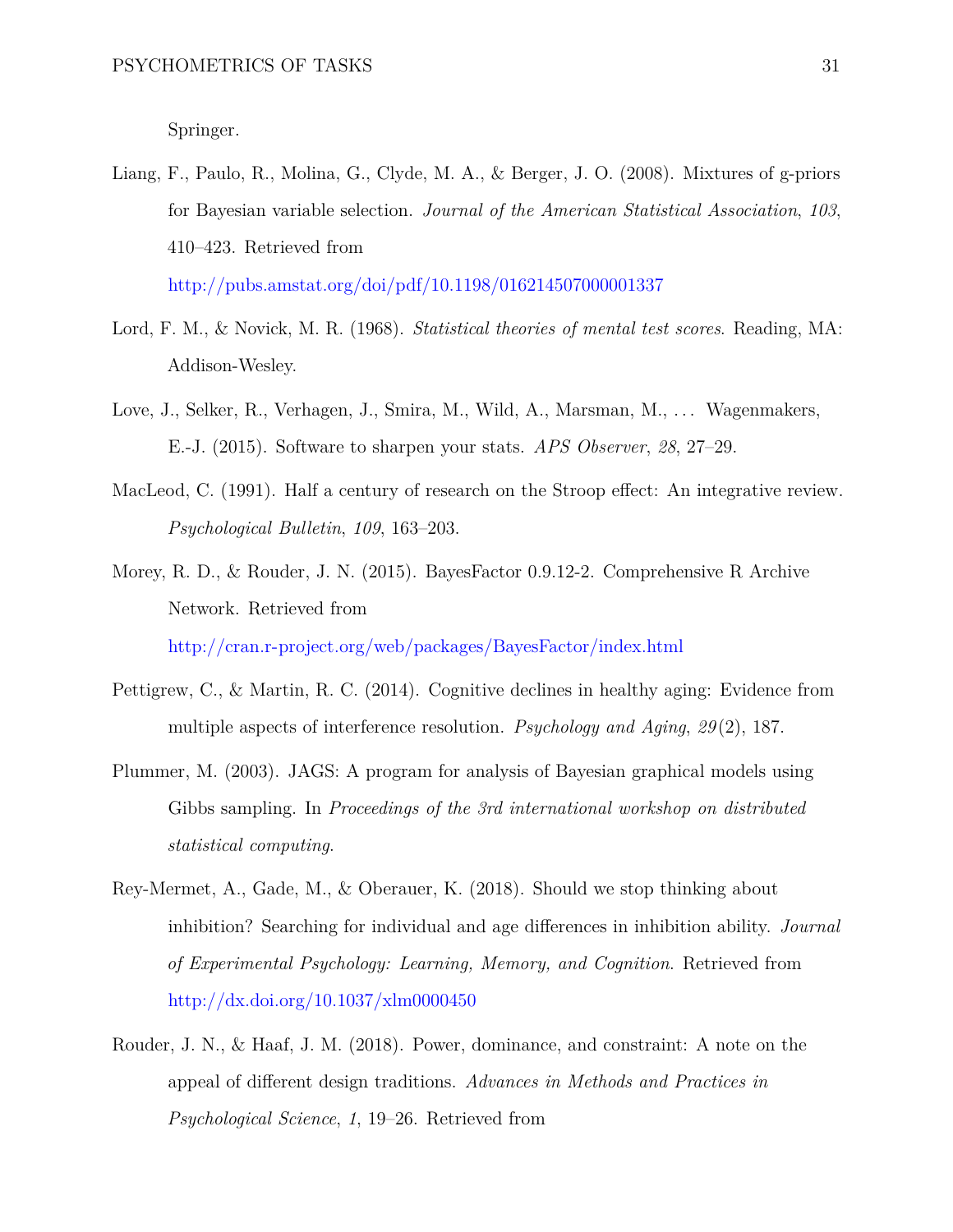## <https://doi.org/10.1177/2515245917745058>

- Rouder, J. N., & Lu, J. (2005). An introduction to Bayesian hierarchical models with an application in the theory of signal detection. *Psychonomic Bulletin and Review*, *12*, 573–604.
- Rouder, J. N., Morey, R. D., & Wagenmakers, E.-J. (2016). The interplay between subjectivity, statistical practice, and psychological science. *Collabra*, *2*, 6. Retrieved from <http://doi.org/10.1525/collabra.28>
- Schmiedek, F., Oberauer, K., Wilhelm, O., Süß, H.-M., & Wittmann, W. W. (2007). Individual differences in components of reaction time distributions and their relations to working memory and intelligence. *Journal of Experimental Psychology: General*, *136* (3), 414.
- Skrondal, A., & Rabe-Hesketh, S. (2004). *Generalized latent variable modeling: Multilevel, longitudinal, and structural equation models*. Boca Raton: CRC Press.
- Spearman, C. (1904a). 'General intelligence,' obectively determined and measured. *American Journal of Psychology*, *15*, 201–293.
- Spearman, C. (1904b). The proof and measurement of association between two things. *American Journal of Psychology*, *15*, 72–101. Retrieved from [https://www.jstor.org/](https://www.jstor.org/stable/pdf/1412159.pdf?refreqid=excelsior%3Af2a400c0643864ecfb26464f09f022ce) [stable/pdf/1412159.pdf?refreqid=excelsior%3Af2a400c0643864ecfb26464f09f022ce](https://www.jstor.org/stable/pdf/1412159.pdf?refreqid=excelsior%3Af2a400c0643864ecfb26464f09f022ce)
- Spiegelhalter, D. J., Best, N. G., Carlin, B. P., & Linde, A. van der. (2002). Bayesian measures of model complexity and fit (with discussion). *Journal of the Royal Statistical Society, Series B (Statistical Methodology)*, *64*, 583–639.
- Stahl, C., Voss, A., Schmitz, F., Nuszbaum, M., Tüscher, O., Lieb, K., & Klauer, K. C. (2014). Behavioral components of impulsivity. *Journal of Experimental Psychology: General*, *143* (2), 850.
- Stroop, J. R. (1935). Studies of interference in serial verbal reactions. *Journal of Experimental Psychology*, *18*, 643–662.

Vanpaemel, W. (2010). Prior sensitivity in theory testing: An apologia for the Bayes factor.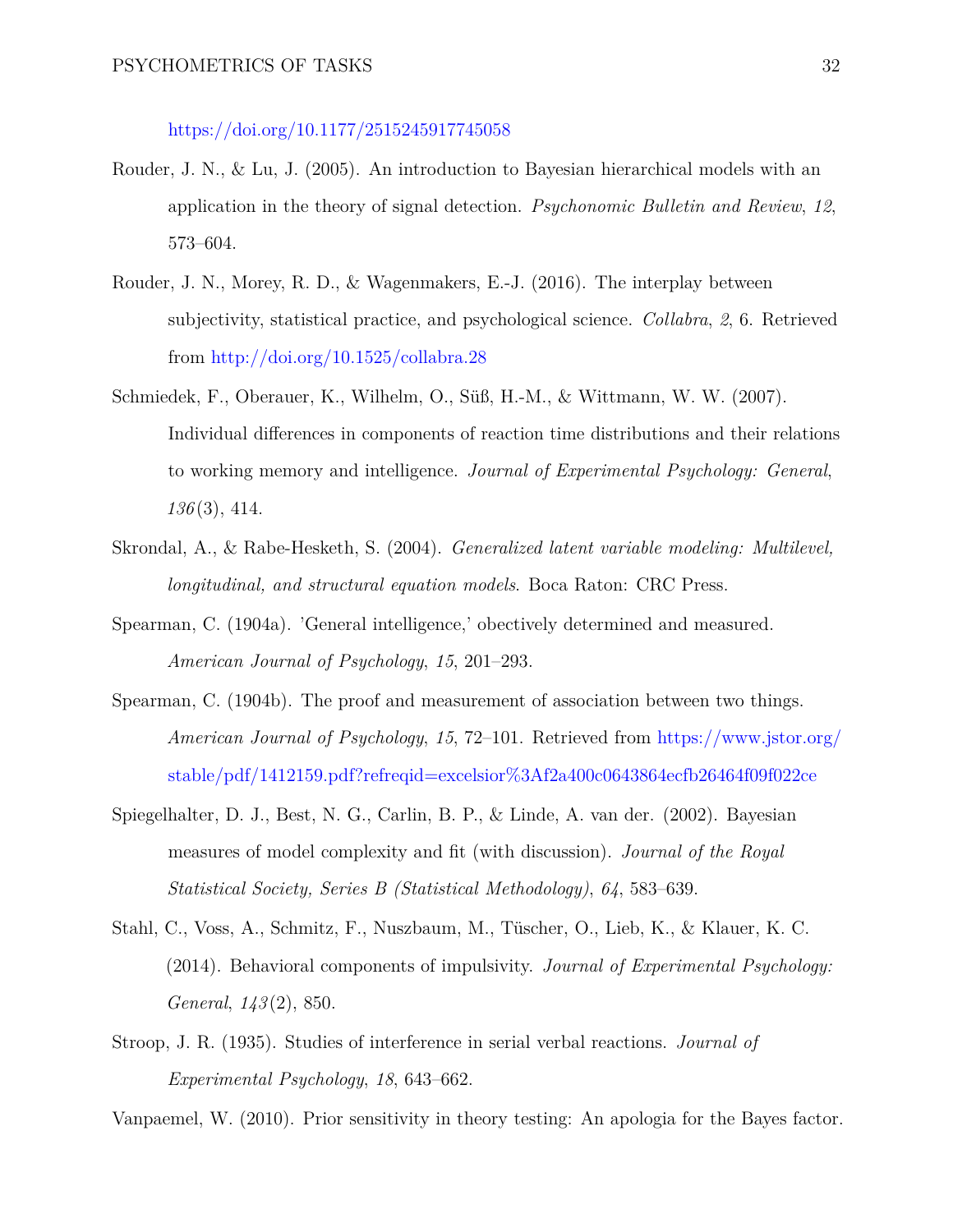*Journal of Mathematical Psychology*, *54*, 491–498.

- Vanpaemel, W., & Lee, M. D. (2012). Using priors to formalize theory: Optimal attention and the generalized context model. *Psychonomic Bulletin & Review*, *19*, 1047–1056.
- Voelkle, M. C., Brose, A., Schmiedek, F., & Lindenberger, U. (2014). Toward a unified framework for the study of between-person and within-person structures: Building a bridge between two research paradigms. *Multivariate Behavioral Research*, *49* (3), 193–213.
- Zellner, A. (1986). On assessing prior distirbutions and Bayesian regression analysis with *g*-prior distribution. In P. K. Goel & A. Zellner (Eds.), *Bayesian inference and decision techniques: Essays in honour of Bruno de Finetti* (pp. 233–243). Amsterdam: North Holland.
- Zellner, A., & Siow, A. (1980). Posterior odds ratios for selected regression hypotheses. In J. M. Bernardo, M. H. DeGroot, D. V. Lindley, & A. F. M. Smith (Eds.), *Bayesian statistics: Proceedings of the First International Meeting held in Valencia (Spain)* (pp. 585–603). University of Valencia.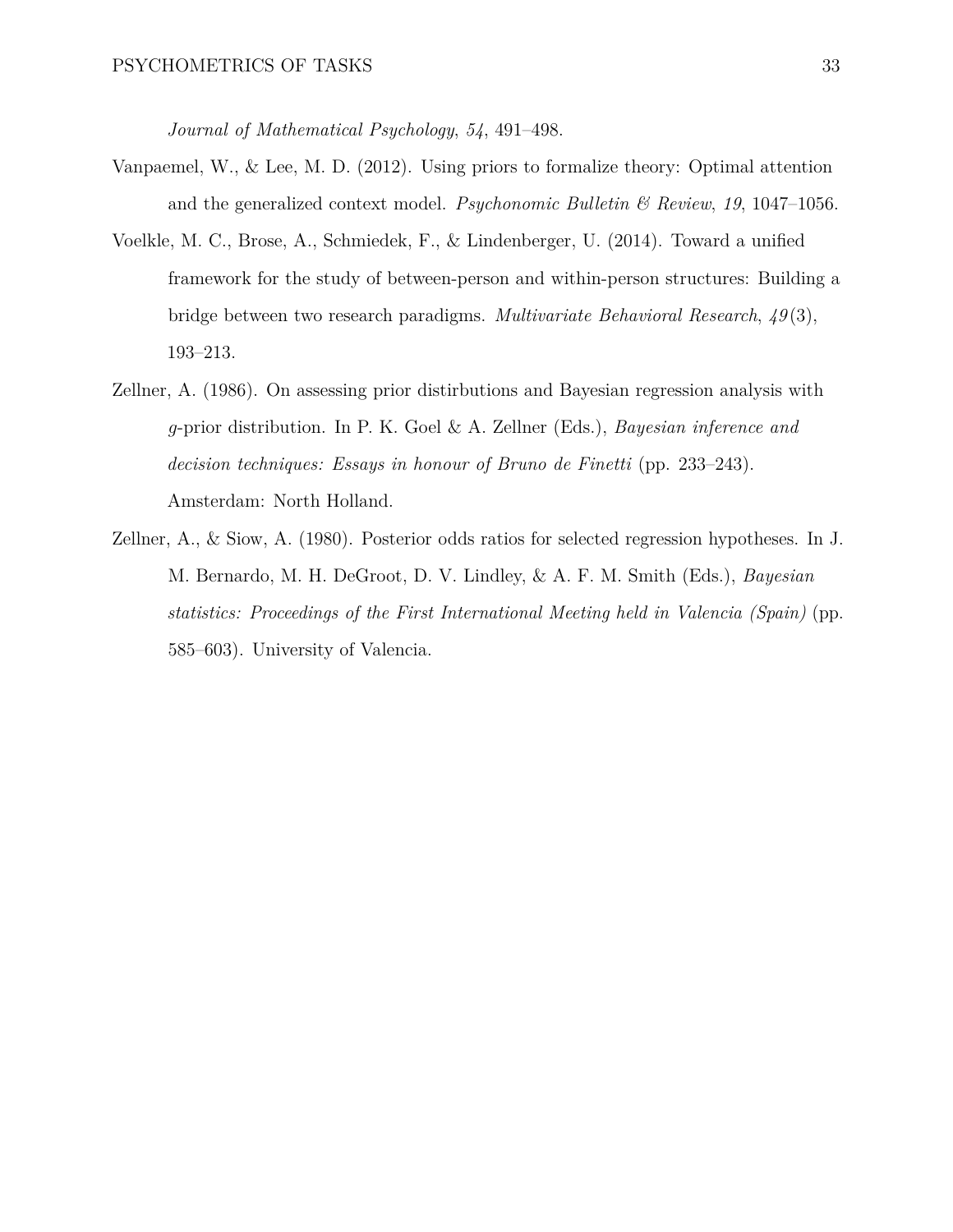|                    | Sample Model |      | Corrected for<br>Attenuation |
|--------------------|--------------|------|------------------------------|
| Stroop, one block  | 0.10         | 0.31 | 0.31                         |
| Stroop, full set   | 0.55         | 0.72 | 0.74                         |
| Flanker, one block | 0.23         | 0.49 | 0.52                         |
| Flanker, full set  | 0.50         | 0.68 | 0.71                         |

<span id="page-33-0"></span>Table 1 *Test-retest correlations for Hedge et al (2018) data sets.*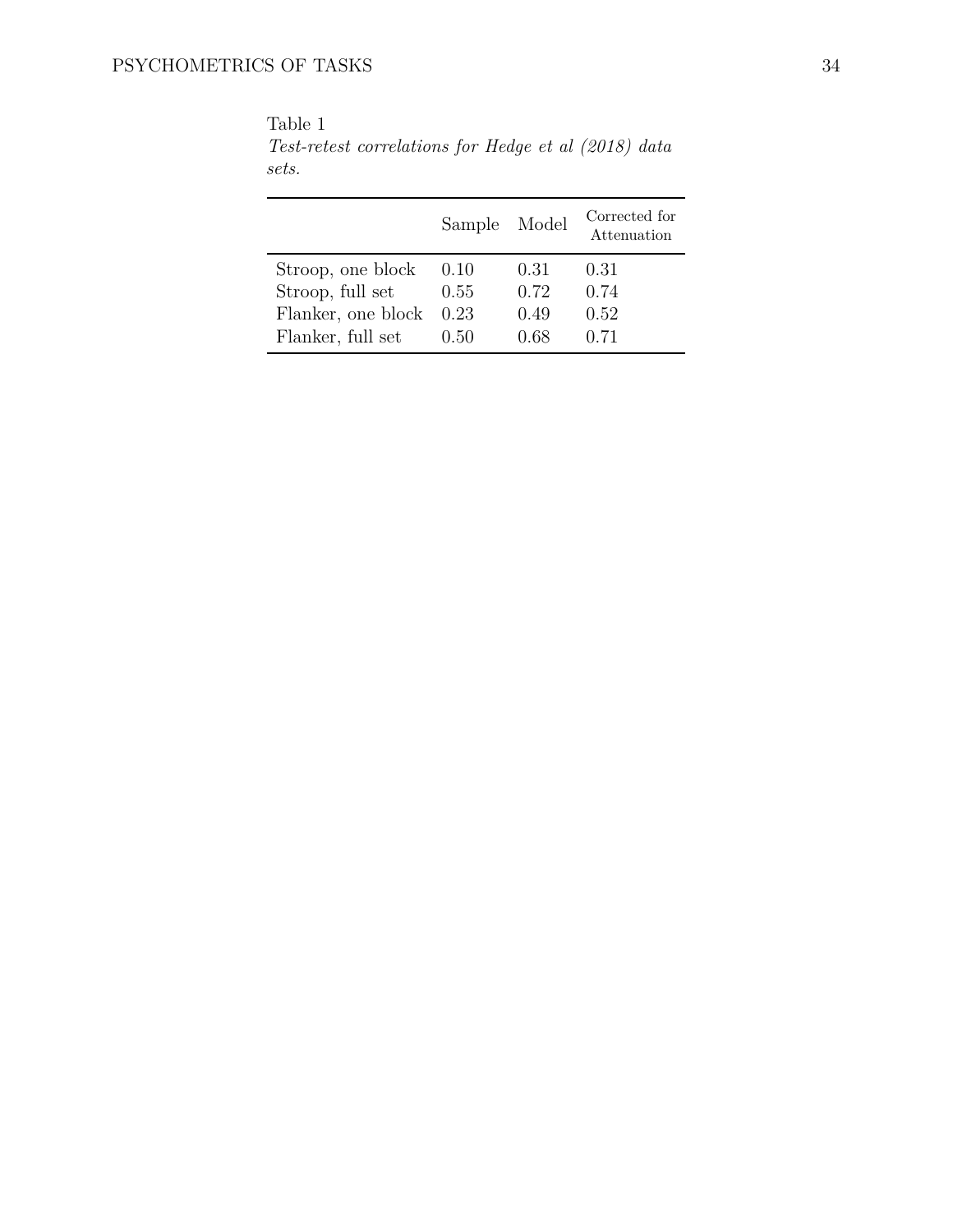|                                                    |          |                      | General No Correlation Full Correlation |
|----------------------------------------------------|----------|----------------------|-----------------------------------------|
| Stroop                                             |          | $1-to-1$ $1-to-2330$ | $1-to-50$                               |
| Flanker                                            | $1-to-1$ | 1-to-469             | $1-to-31$                               |
| Stroop v. Flanker $1-to-5.4$ 1-to-1                |          |                      | 1-to-1.41 $\times$ 10 <sup>37</sup>     |
| High Correlation $1-to-31$ $1-to-1.03 \times 10^5$ |          |                      | $1-t$ o-1                               |

<span id="page-34-0"></span>Table 2 *Bayes Factor Values for Competing Models of Correlation.*

*Note.* Bayes factors are relative to the preferred model. These by convention have Bayes factors of 1-to-1. The remaining factors describe how much worse a model fares.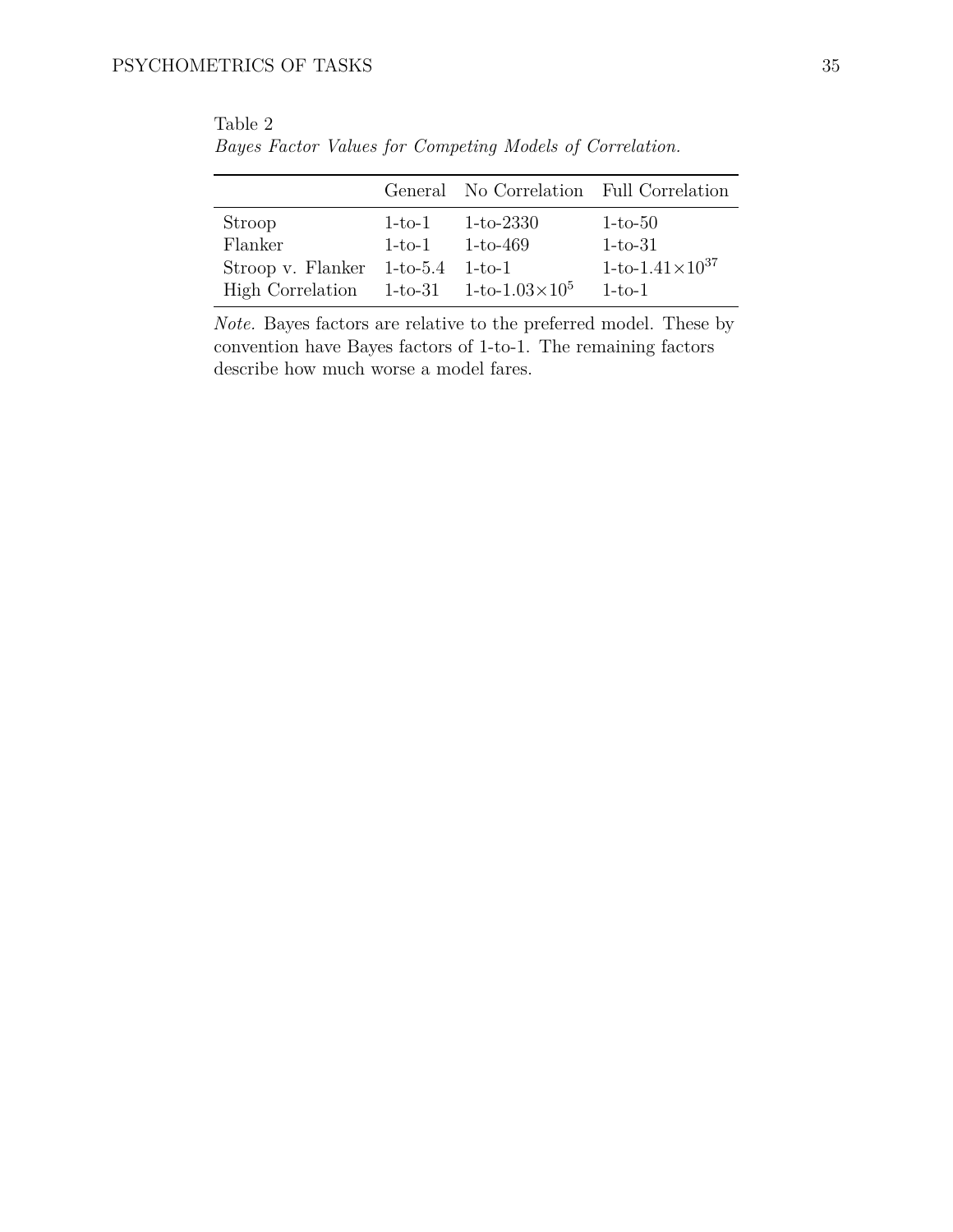<span id="page-35-0"></span>Table 3 *Sensitivity to Prior Settings*

| $r_{\theta}$ | $r_\omega$                   | $r_{\gamma}$ Stroop v. Flanker, $B_{0q}$ High Correlation, $B_{1q}$ |     |
|--------------|------------------------------|---------------------------------------------------------------------|-----|
|              | $0.17$ $0.14$ $0.1$          | 5.4                                                                 | -31 |
|              | $0.25$ $0.22$ $0.14$         | 8.6                                                                 | 170 |
|              | $0.05$ $0.04$ $0.03$         | 9.3                                                                 | 2.9 |
|              | $0.17 \quad 0.12 \quad 0.12$ | 4.8                                                                 | 76  |
|              | $0.17 \quad 0.2 \quad 0.07$  | 11                                                                  | 12  |

*Note.*  $B_{0g}$  = Support for Null Model over General Model;  $B_{1g}$  = Support for Full Model over General Model.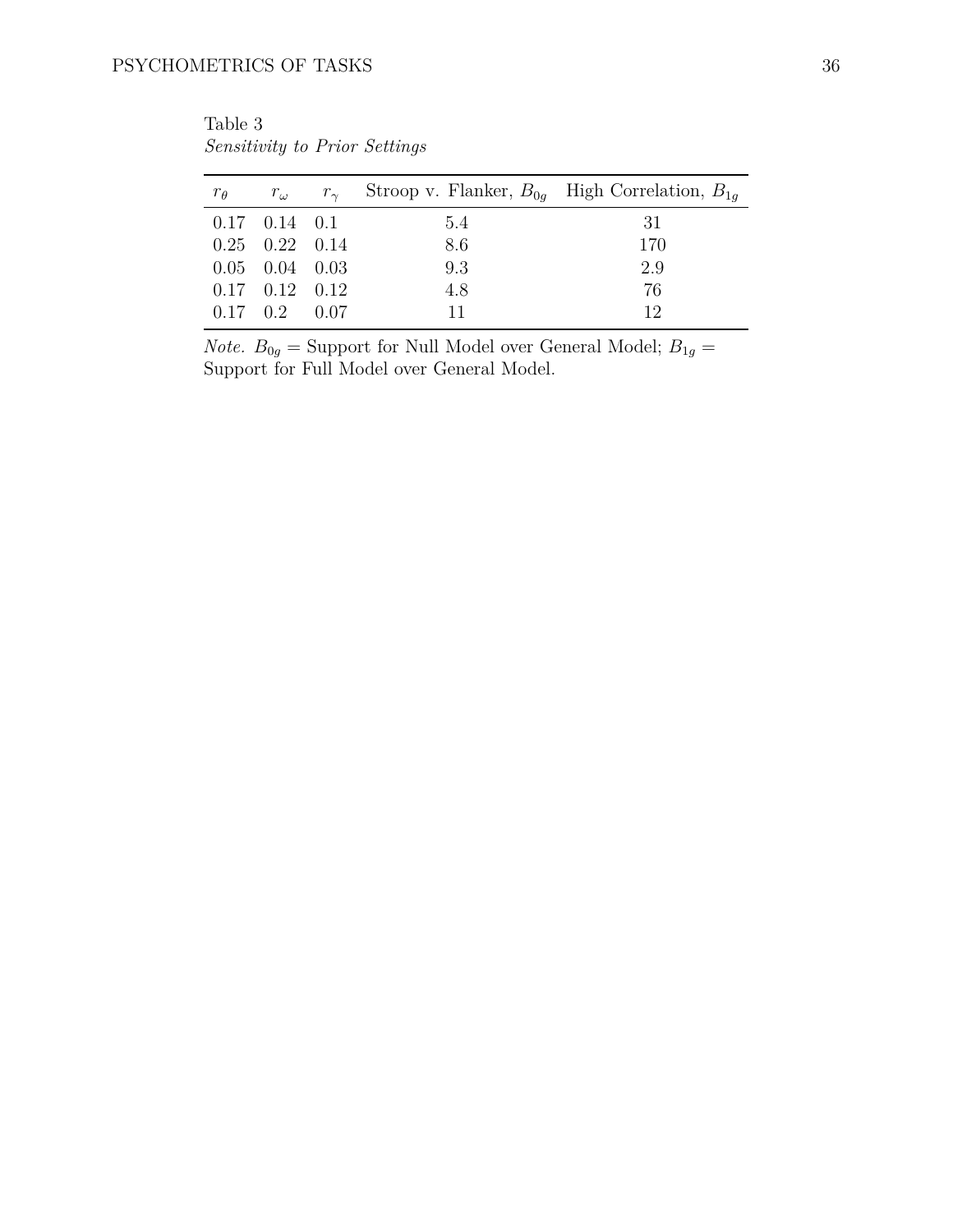<span id="page-36-0"></span>

*Figure 1* . The effect of the number-of-trials-per-individual on sample effect sizes and sample reliability for Stroop and Flanker data from Hedge et al. (2018). Each point is the mean over 100 different samples at the indicated sample size.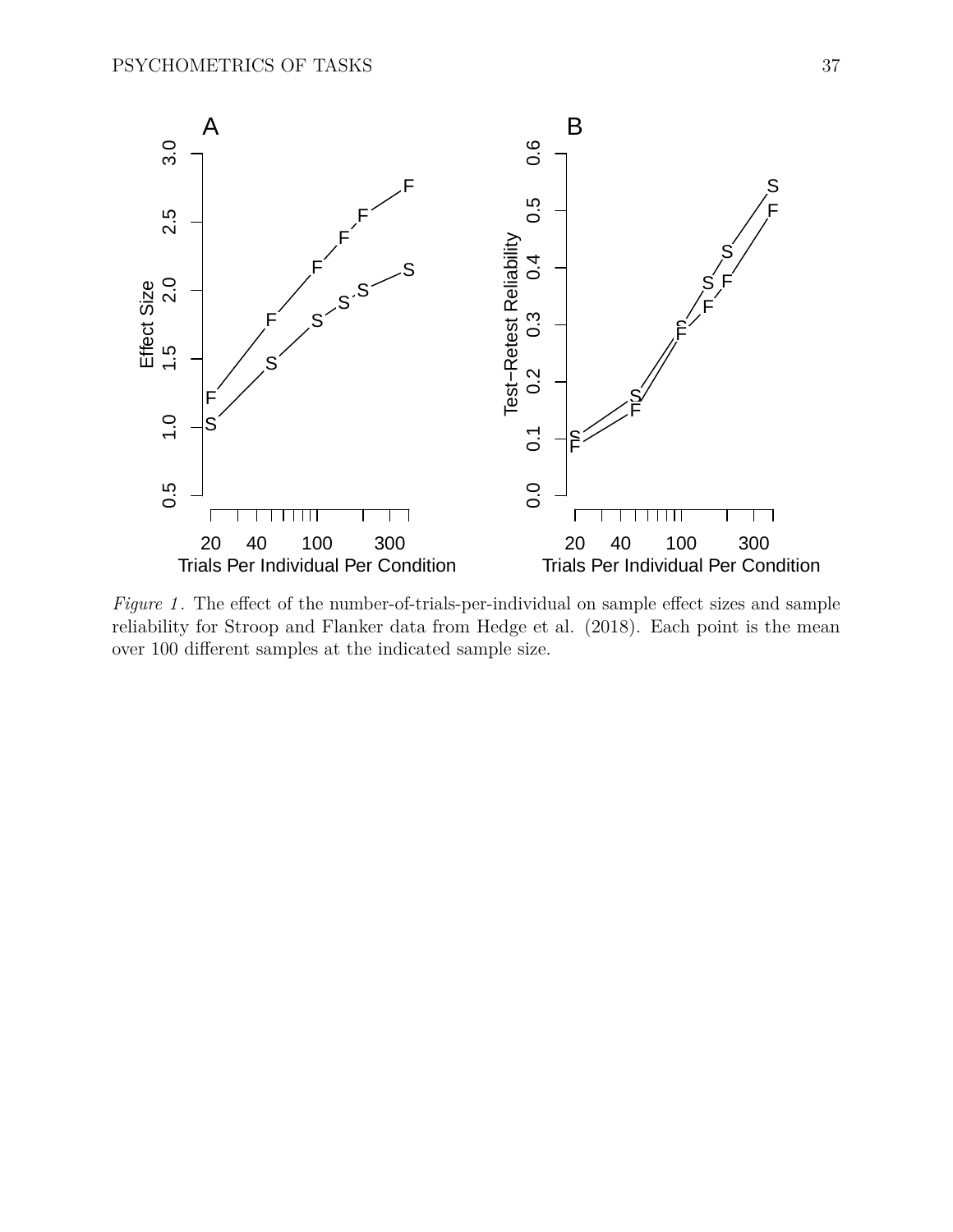<span id="page-37-0"></span>

*Figure 2.* Analysis of a single A. Sample effects from one block of data for all individuals with 95% CIs. B. Model estimates from one block of data for all individuals with 95% credible intervals. C. Hierarchical shrinkage in practice. The bottom row shows sample estimates from one block; the middle row shows the same from the hierarchical model; the top row shows sample estimates from all the blocks. The shrinkage from the hierarchical model attenuates the variability so that it matches that from much larger samples.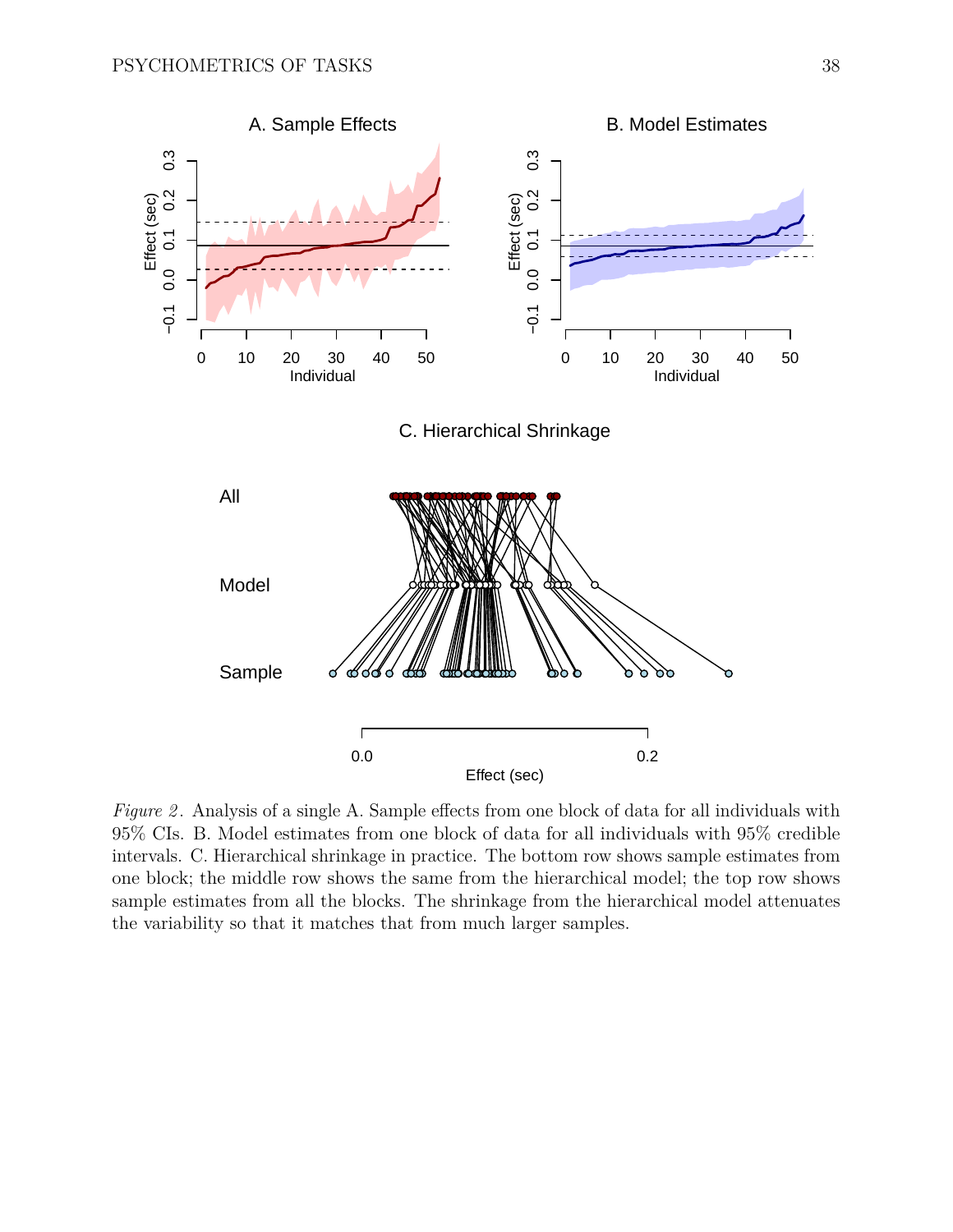<span id="page-38-0"></span>

*Figure 3* . Test-retest reliability for Hedge et al.'s Stroop-task data set. The top row shows analysis for one block per session; the bottom row shows analysis for all blocks. The model analyses show substantial correlation even with one block. When all the data are considered the test-retest correlation is well localized for satisfactorily high values.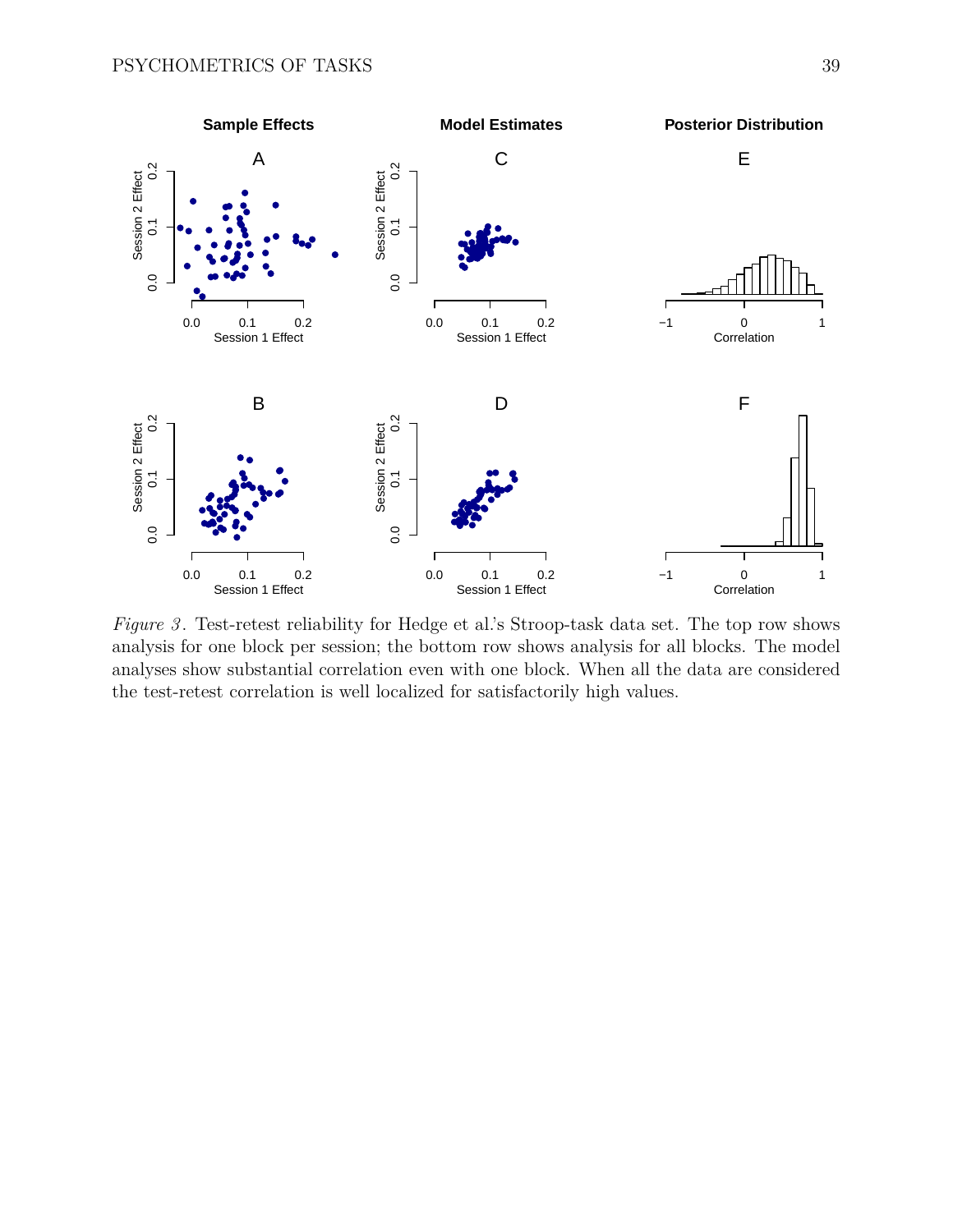<span id="page-39-0"></span>

*Figure 4* . The lack of correlation between flanker task and Stroop task performance. Left: Scatter plot of individuals' model-based estimates. Right: Posterior distribution of the correlation coefficient.